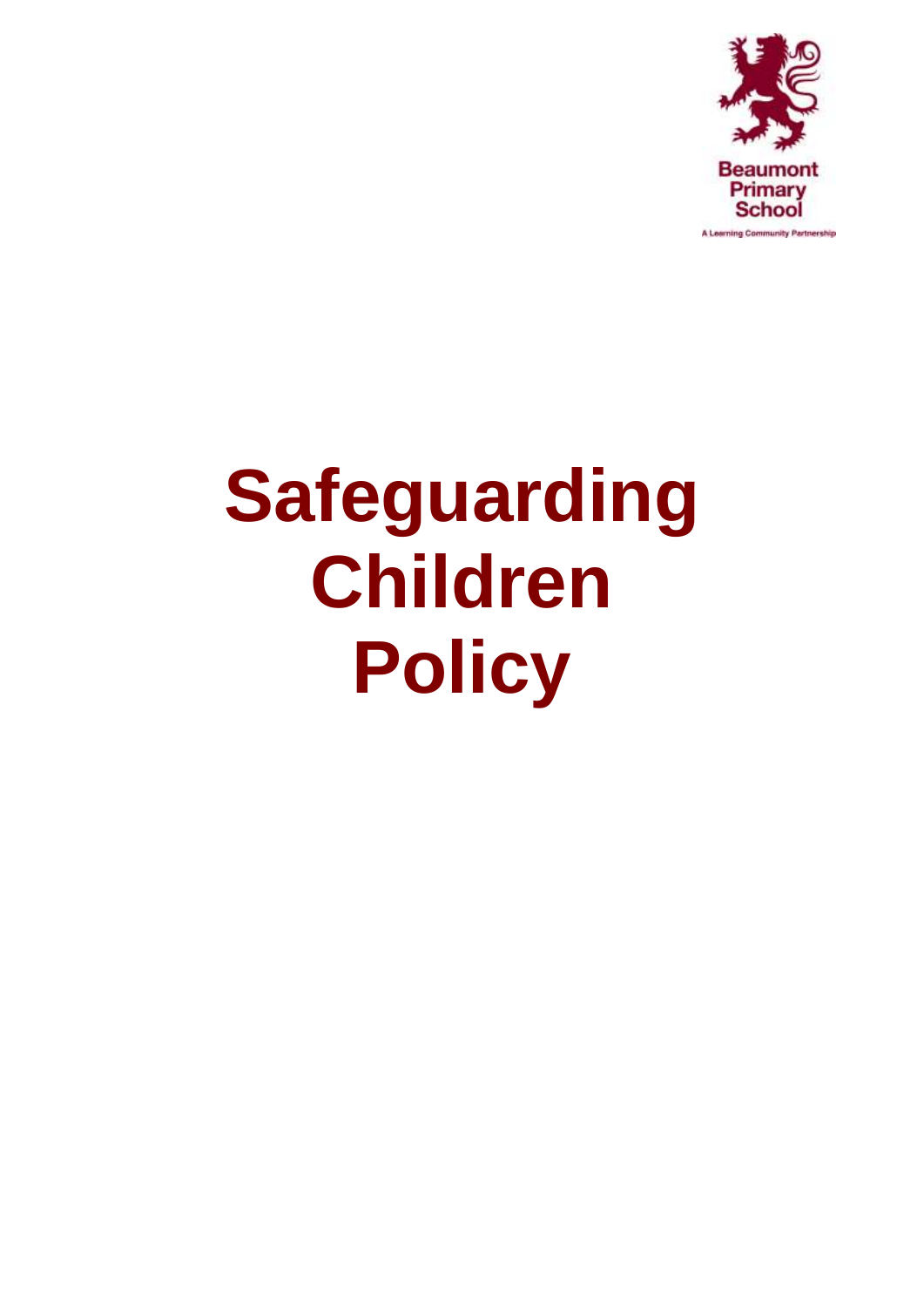# **Beaumont Primary School Safeguarding Children Policy and Protocol**

| <b>Designated Safeguarding Lead:</b><br><b>Contact Details:</b>   | <b>Anne Morrell</b><br>0208 660 7707<br>amorrell@beaumont.croydon.sch.uk |
|-------------------------------------------------------------------|--------------------------------------------------------------------------|
| <b>Deputy Designated Safeguarding Leads:</b>                      | <b>Christopher Hatton, Kati Cock,</b><br>Catherine Donohue & Jo Beeson   |
| <b>Contact Details:</b>                                           | 0208 660 7707<br>office@beaumont.croydon.sch.uk                          |
| <b>School Governor</b><br>with responsibility for Safeguarding:   | <b>Gordon Smith</b><br>0208 668 5136<br>gordon.smith@tct-academies.org   |
| <b>MASH Consultation Line:</b><br>(Multi-Agency Safeguarding Hub) | 020 8255 2888                                                            |
| <b>Assessment Service:</b>                                        | 020 8726 6400                                                            |
| <b>LADO: Steve Hall:</b>                                          | 020 8239 4322 Ext. 84322                                                 |
| N.S.P.C.C. Child Protection Helpline                              | 0808 800 5000<br>email: help@nspcc.org.uk                                |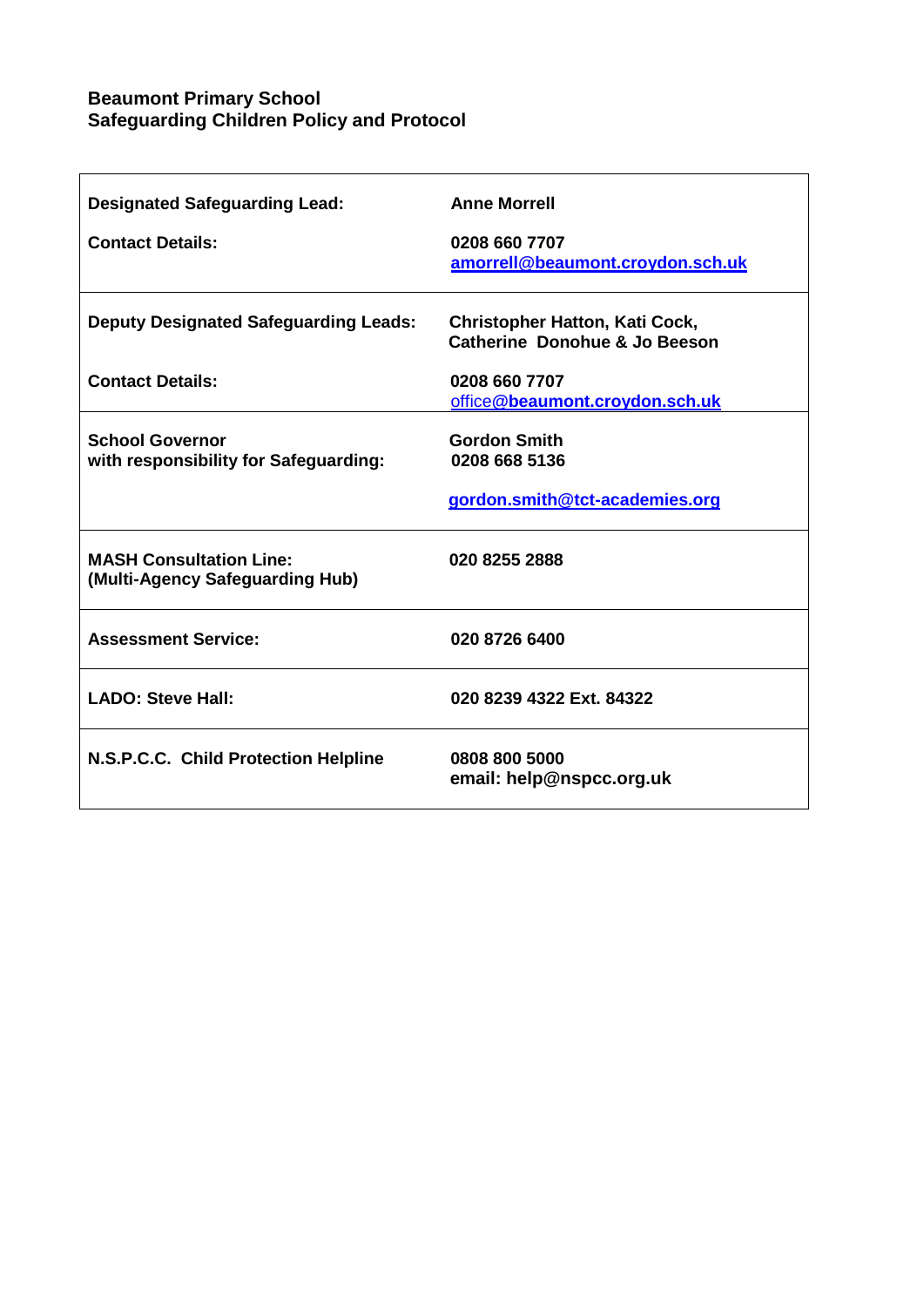# **1. INTRODUCTION**

#### **Child Protection Policy Statement**

At Beaumont Primary School we believe that it is always unacceptable for a child or young person to experience abuse of any kind and recognise our responsibility to safeguard the welfare of all children and young people, by a commitment to practice that protects them. $1$  We recognise that safeguarding and children's welfare is everyone's responsibility; and as a small school with a nurturing close-knit ethos, we practise constant vigilance to ensure that Beaumont always provides a safe environment where children can learn and maximise their lifetime opportunities.

We recognise that:

- The welfare of the child is paramount
- All children, regardless of age, disability, gender, racial heritage, religious belief, sexual orientation or identity, have the right to equal protection from all types of harm or abuse. This policy applies to all children and young people.
- Working in partnership with children, young people, their parents and carers and other agencies is essential in promoting young people's welfare.

#### **Purpose of Policy**

1

To provide protection for the children who attend Beaumont Primary School and to provide staff and volunteers with guidance on procedures they should adopt in the event that they suspect a child may be experiencing, or be at risk of harm; together with a clear understanding of what constitutes abuse and the levels of confidentiality appropriate to safeguarding matters.

This policy applies to all staff, the Board of Governors, volunteers and sessional workers, agency staff, students or anyone acting on behalf of Beaumont Primary School.

This policy follows the statutory government guidance **Safeguarding Guidance 2019; Croydon LA Children Missing from Education and Pupils Leaving Roll 2017; Working Together to Safeguard Children 2015; Croydon Council LA approved Safeguarding Policy; the London Child Protection Procedures: 2015, Keeping Children Safe in Education 2015 and What to do if you're worried a child is being abused: 2006.** 

All agencies in London have signed up to the London Procedures, which should be regarded as instructions to staff.

We will review our child protection policy and protocol at least annually to ensure they are still relevant and effective.

#### **Framework for Beaumont Primary School's Policy**

At Beaumont Primary School we fully appreciate how important it is for children to receive the right help at the right time to address risks and prevent issues escalating. Research and Serious Case Reviews have repeatedly shown the dangers of failing to take effective action promptly. Poor practice includes: failing to act on and refer the early signs of abuse and neglect; poor record keeping; failing to listen to the views of the child; failing to re-assess concerns when situations do not improve; sharing information too slowly; and a lack of challenge to those who appear not to be taking action. Therefore, we ensure that we have robust practices in place, in which every member of staff is trained and regularly updated, so as to create a familiarity and clear understanding of every staff member's role in safeguarding all our children.

<sup>1</sup> Policy statement is taken and adapted from *Firstcheck,* NSPCC 2006.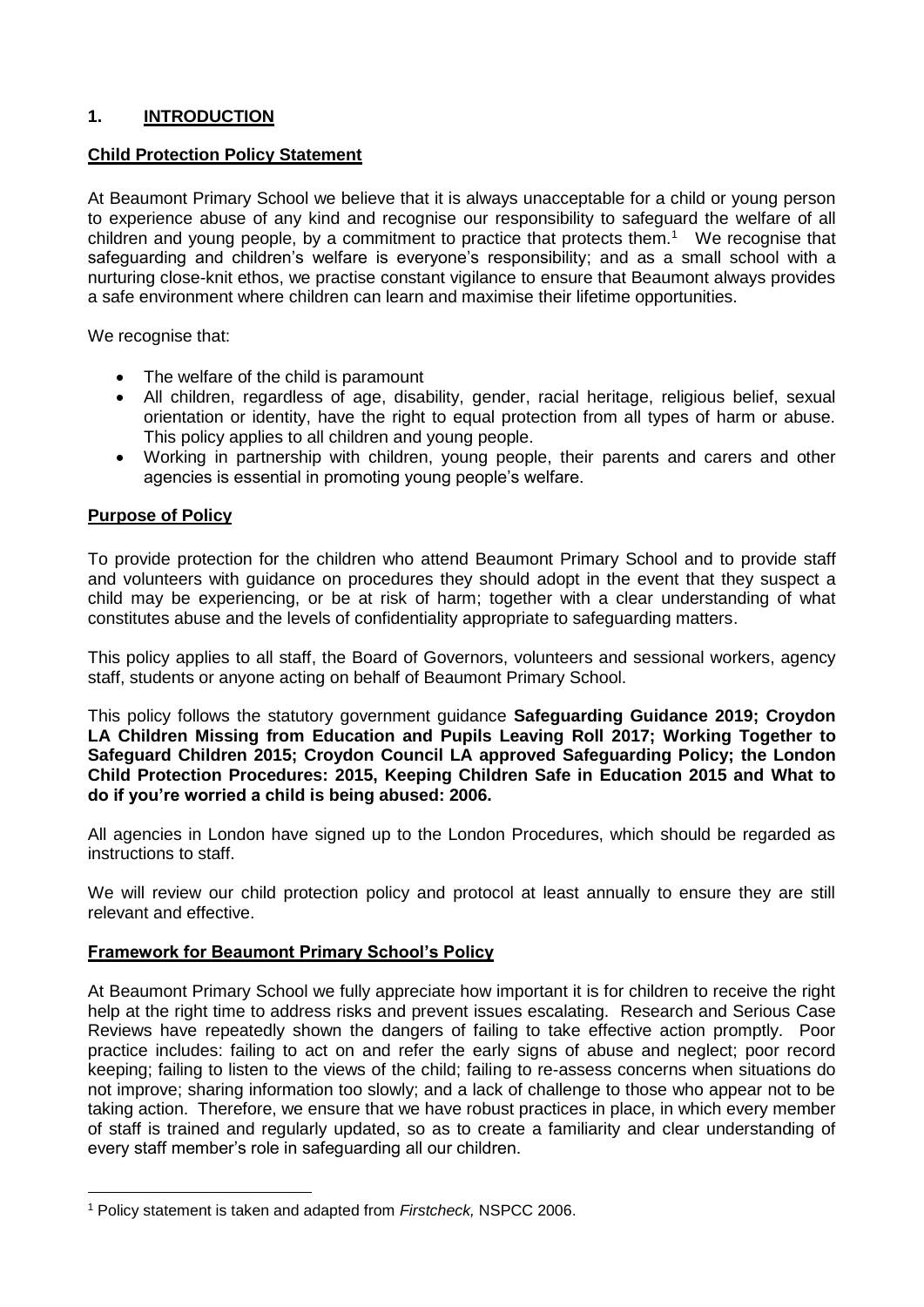At Beaumont, we follow our 4 P's framework:-

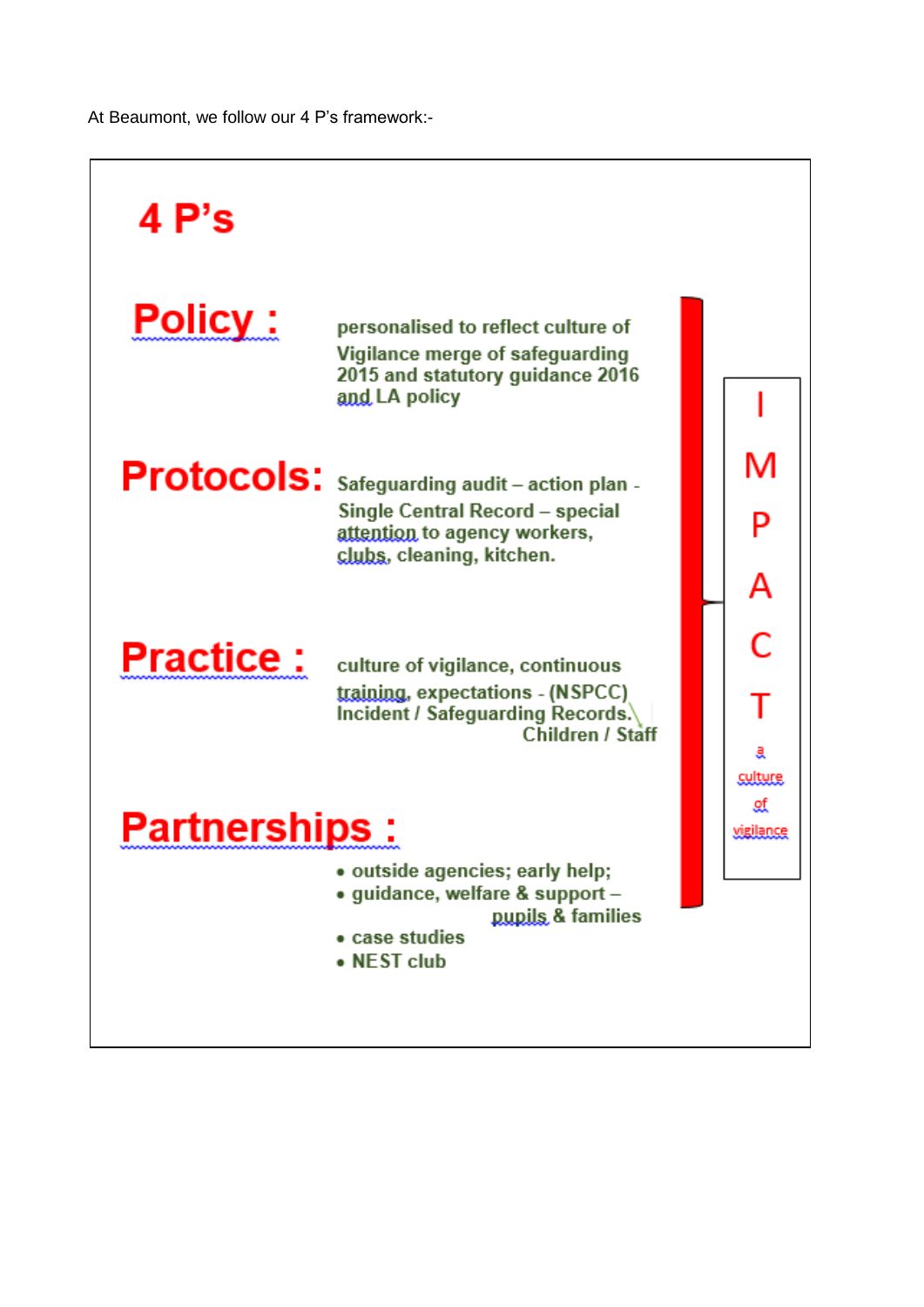# **GUIDELINES AND BEST PRACTICE**

#### **2. DEFINITIONS & PRINCIPALS**

**A child** is any person who has not yet had their eighteenth birthday.

Government's specific ambition for children is that they will achieve the **Every Child Matters** key outcomes:

- Be healthy
- Stay safe
- Enjoy and achieve
- Make a positive contribution
- Achieve economic well-being.

#### **3. DEFINITIONS OF ABUSE**

The following definitions of abuse are set out in statutory government guidance and provide the framework for responding to risk to children.

Abuse and neglect are forms of maltreatment. A person may abuse or neglect a child by inflicting harm, or by failing to act to prevent harm. Children and young people may be abused in a family or in an institutional or community setting by those known to them or, more rarely, by a stranger.

**Physical abuse :** Physical abuse may involve hitting, shaking, throwing, poisoning, burning or scalding, drowning, suffocating, or otherwise causing physical harm to a child.

Physical harm may also be caused when a parent fabricates the symptoms of, or deliberately induces, illness in a child - see definition of *Fabricated or Induced Illness*.

**Emotional abuse** : Emotional abuse is the persistent emotional maltreatment of a child such as to cause severe and persistent effects on the child's emotional development and may involve:

- Conveying to children that they are worthless or unloved, inadequate, or valued only insofar as they meet the needs of another person
- Imposing age or developmentally inappropriate expectations on children. These may include interactions that are beyond the child's developmental capability, as well as overprotection and limitation of exploration and learning, or preventing the child participating in normal social interaction
- Seeing or hearing the ill-treatment of another
- Serious bullying, causing children frequently to feel frightened or in danger, or the exploitation or corruption of children
- Exploiting and corrupting children.

Some level of emotional abuse is involved in all types of maltreatment of a child, though it may occur alone.

**Sexual abuse :** Sexual abuse involves forcing or enticing a child or young person to take part in sexual activities, whether or not the child is aware of what is happening. The activities may involve physical contact, including penetrative (e.g. rape, buggery or oral sex) or non-penetrative acts.

Sexual abuse includes abuse of children through sexual exploitation.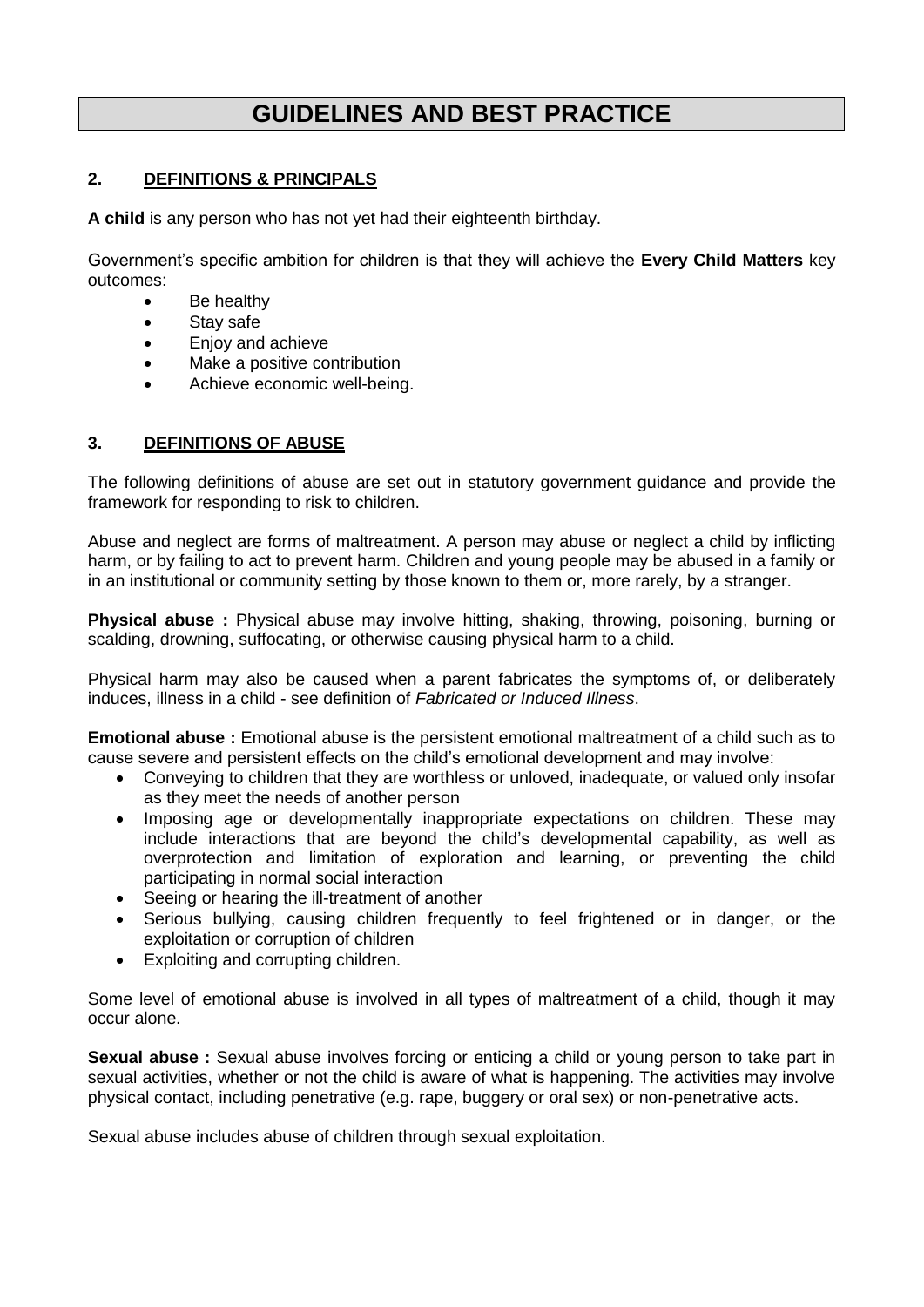Penetrative sex where one of the partners is under the age of 16 is illegal, although prosecution of similar age, consenting partners is not usual. However, where a child is under the age of 13 it is classified as rape under **Section 5 Sexual Offences Act 2003**.

Sexual abuse includes non-contact activities, such as involving children in looking at, or in the production of pornographic materials, watching sexual activities or encouraging children to behave in sexually inappropriate ways.

**Neglect :** Neglect is the persistent failure to meet a child's basic physical and / or psychological needs, likely to result in the serious impairment of the child's health or development.

Neglect may occur during pregnancy as a result of maternal substance abuse. Once a child is born, neglect may involve a parent failing to:

- Provide adequate food, clothing and shelter (including exclusion from home or abandonment)
- Protect a child from physical and emotional harm or danger
- Ensure adequate supervision (including the use of inadequate care-givers)
- Ensure access to appropriate medical care or treatment.
- It may also include neglect of, or unresponsiveness to, a child's basic emotional needs.

#### **4. FURTHER DEFINITIONS**

1

As well as the definitions above, there are circumstances which can be indicative of abuse, or constitute abuse and are in any case, damaging to children. All staff should have an awareness that behaviours linked to the likes of drug taking, alcohol abuse, truanting and sexting put children in danger. Staff should be aware that safeguarding issues can manifest themselves via peer on peer abuse. This is most likely to include, but may not be limited to, bullying (including cyberbullying), gender based violence/sexual assaults and sexting.

Staff are aware of the need to act on concerns about the following:

**Domestic (Family) Violence :** Domestic or Family Violence adversely affects children, whether or not it is significant enough to warrant action under Child Protection Procedures.

When a member of staff becomes aware that a child may be living in a household where there is emotional, physical or sexual violence, they should attempt to find out whether the family are receiving help and should consider contacting the referral or advice lines below.

**Bullying :** Staff should be aware of and act in accordance with the Croydon Anti-Bullying Strategy.

Bullying is not acceptable behaviour. Staff members witnessing a child being bullied or receiving complaints over bullying have a duty to do whatever is within their power to stop the situation, while avoiding putting themselves or the child in danger.

Staff should always discuss instances of bullying with a senior manager. This should occur immediately if the situation is beyond their ability to deal with.<sup>2</sup>

It is important to be aware of the possible use of weapons to covertly, or overtly threaten. All actual or threatened use of weapons or threat of physical force must be reported to the Police.

 $2$  Guidance on early indicators of violent and aggressive behaviour may be found in the corporate safety policy on preventing violence to staff, and through the provision of appropriate instruction, training and supervision on practical conflict management (and associated) techniques.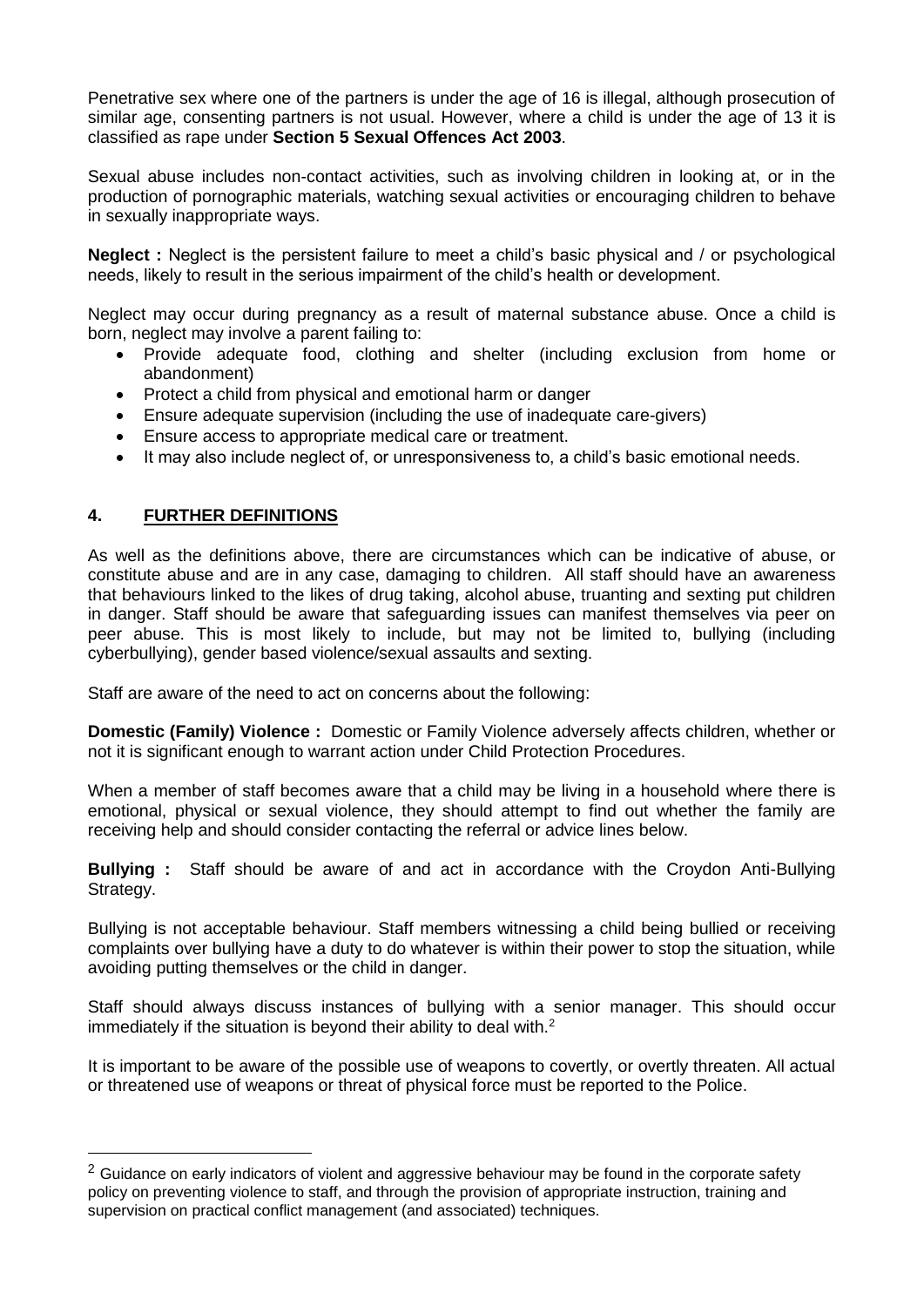**Children Who Go Missing From Care and Home :** The **London Child Protection Procedures** define a child as 'missing' if their whereabouts are unknown, whatever the circumstances of their disappearance.

Children who go missing place themselves at risk of substance abuse, exploitation and addiction. There is a very high correlation (probably 98%) between children who go missing and those who are sexually exploited. Missing children should be reported to the Borough Police Missing Persons Unit.

Further guidance from the DfE website:-

[https://assets.publishing.service.gov.uk/government/uploads/system/uploads/attachment\\_d](https://assets.publishing.service.gov.uk/government/uploads/system/uploads/attachment_data/file/307867/Statutory_Guidance_-_Missing_from_care__3_.pdf) [ata/file/307867/Statutory\\_Guidance\\_-\\_Missing\\_from\\_care\\_\\_3\\_.pdf](https://assets.publishing.service.gov.uk/government/uploads/system/uploads/attachment_data/file/307867/Statutory_Guidance_-_Missing_from_care__3_.pdf)

**Children Missing From Education (CME) :** A **Child Missing from Education** is defined by the DfE as "a child of compulsory school age who is not on a school roll, nor being educated otherwise (e.g. privately or in alternative provision) and who has been out of any educational provision for a substantial period of time (usually four weeks or more)." In Croydon, referrals for CME are accepted after 10 working days of reasonable checks being carried out by the educational provider and their Designated Safeguarding Lead.

In Croydon, the main reasons behind Children Missing from Education are the following circumstances:-

- Moving in and out of boroughs and beginning the school application process;
- Failure of schools to notify the Local Authority of a child being off-rolled, or being excluded;
- Withdrawal of a child from school by the parent/ carer;
- Failure to transition between schools:
- Disengagement;
- Frequent house moves, periods of homelessness or time spent in refuge/ temporary accommodation;
- Youth Offending Service involvement:
- Generational disengagement;
- Children of Gypsy, Roma and Travelling families;
- Children of immigrant families;
- Asylum seeks and unaccompanied minors (Looked After Children);
- Young carers:
- Children with Special Educational Needs;
- Children who are Privately Fostered or are known to Children's Social Care (e.g. CP Plan, Child in Need)
- Trafficked children:
- Children who have experienced domestic violence and other adverse family circumstances.

#### **Contacts for CME Team**

- Email: ChildrenMissingfromEducation@croydon.gov.uk
- Telephone: 0208 726 6000

**Child Sexual Exploitation (CSE) :** Child Sexual Exploitation involves exploitative situations, contexts and relationships where young people receive something (for example food, drugs, alcohol, gifts or in some cases simply affection) as a result of engaging in sexual activities. Sexual exploitation can take many different forms from the seemingly 'consensual' relationship to serious organized crime involving gangs and groups.

Exploitation is marked out by an imbalance of power in the relationship and involves varying degrees of coercion, intimidation and sexual bullying including cyberbullying and grooming.

It is important to recognise that some young people who are being sexually exploited do not show any external signs of this abuse and may not recognise it as abuse. Young people who go missing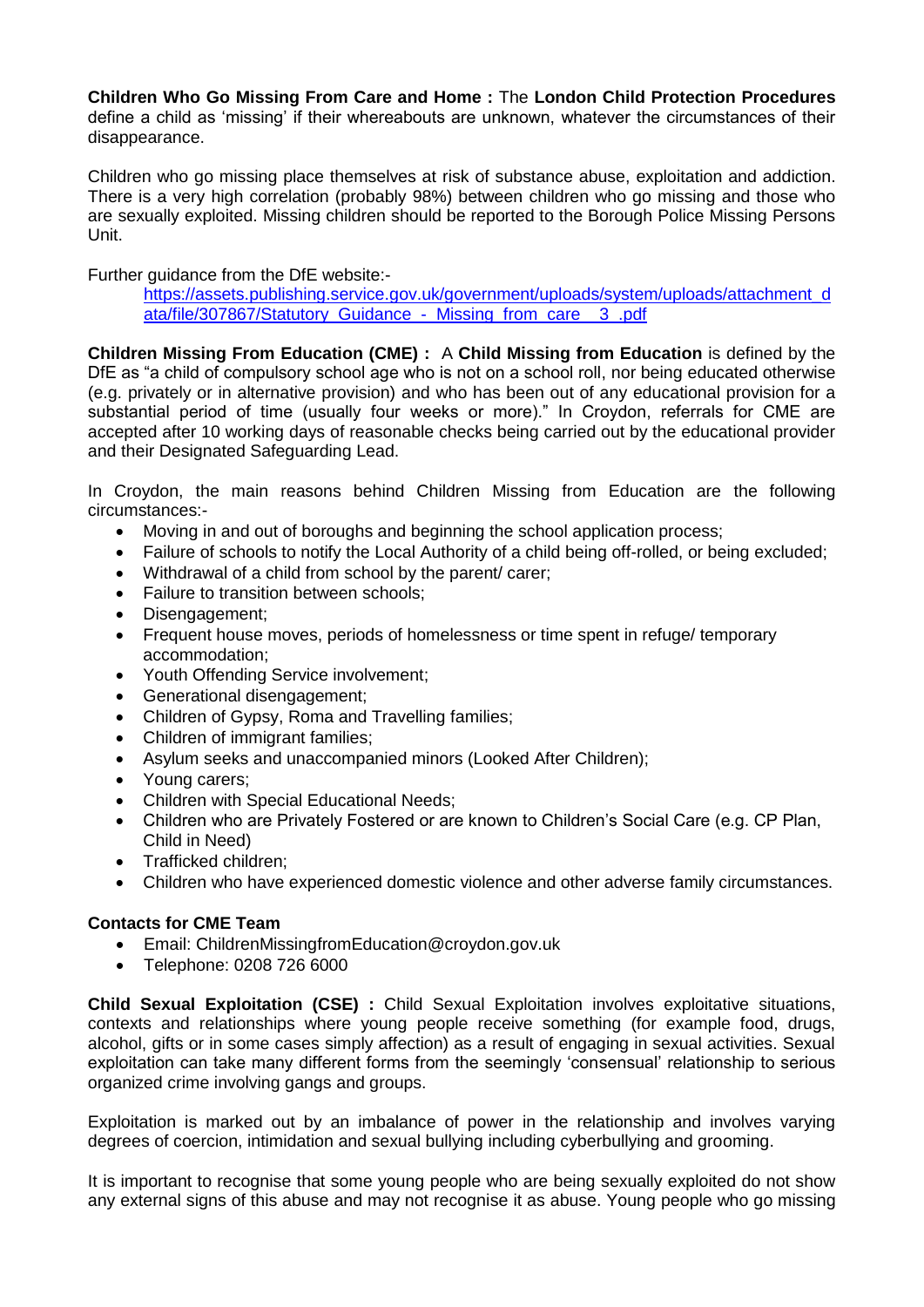can be at increased risk of sexual exploitation and so procedures are in place to ensure appropriate response to children and young people who go missing, particularly on repeat occasions.

Schools will refer to the Multi-Agency Safeguarding Hub (MASH) if there is a concern that a young person may be at risk

**Child Trafficking :** Child trafficking is the recruitment and movement of children for the purpose of exploitation; it is a form of child abuse. Children may be trafficked within the Country, or from abroad. It overlaps with Sexual Exploitation and Private Fostering. Children may be trafficked for:

- Sexual exploitation
- Cannabis cultivation
- Forced marriage
- Moving drugs.
- Labour exploitation • Domestic servitude
- Criminal activity • Benefit fraud

**Private Fostering :** Private Fostering arrangement is one that is made privately between two parties without the involvement of the Local Authority for a child under the age of 16 (18 if disabled). This arrangement would be with someone who is not a parent or close relative, and lasts 28 days or more.

Private Fostering is used as a form of childcare by parents who are not able to take care of their child on a day to day basis, for whatever reason. However, unreported Private Fostering Arrangements can be used in order to exploit children.

The Law requires that the Local Authority should be informed at least six weeks in advance of a Private Fostering arrangement or 48 hours after the arrangement has been made if in an emergency. Social Workers will:

- Check the suitability of the Private Foster Carers through checks and assessment;
- Make regular visits to the child and monitor the standard of care; and
- Ensure that Private Foster Carers and birth families have all the necessary information and advice they require.

**Forced Marriages :** No faith supports the idea of forcing someone to marry without his or her consent. This should not be confused with arranged marriages between consenting adults.

**Under-age Marriages :** In England, a young person cannot legally marry or have a sexual relationship until they are 16 years old or more.

**Female genital mutilation (FGM) :** Female genital mutilation includes procedures that intentionally alter or injure the female genital organs for non-medical reasons. It is a surprisingly common form of abuse in the UK. FGM is carried out on children between the ages of 0–18, depending on the community in which they live. It is extremely harmful and has short and long term effects on physical and psychological health.

- FGM is internationally recognised as a violation of the human rights of girls and women, and is illegal in most countries, including the UK
- The school takes these concerns seriously and staff will be made aware of the possible signs and indicators that may alert them to the possibility of FGM. Any indication that FGM is a risk, is imminent, or has already taken place will be dealt with under the child protection procedures outlined in this policy
- Since 31 October 2015 it is a legal requirement to report known cases of FGM (visually identified or verbally disclosed) to the police under the FGM Mandatory Reporting Duty. Any such disclosures will be referred to the police by contacting them on the 101 number. This duty does not apply in relation to "at risk" or suspected cases. In these cases the Designated Person will make appropriate and timely referrals to MASH if FGM is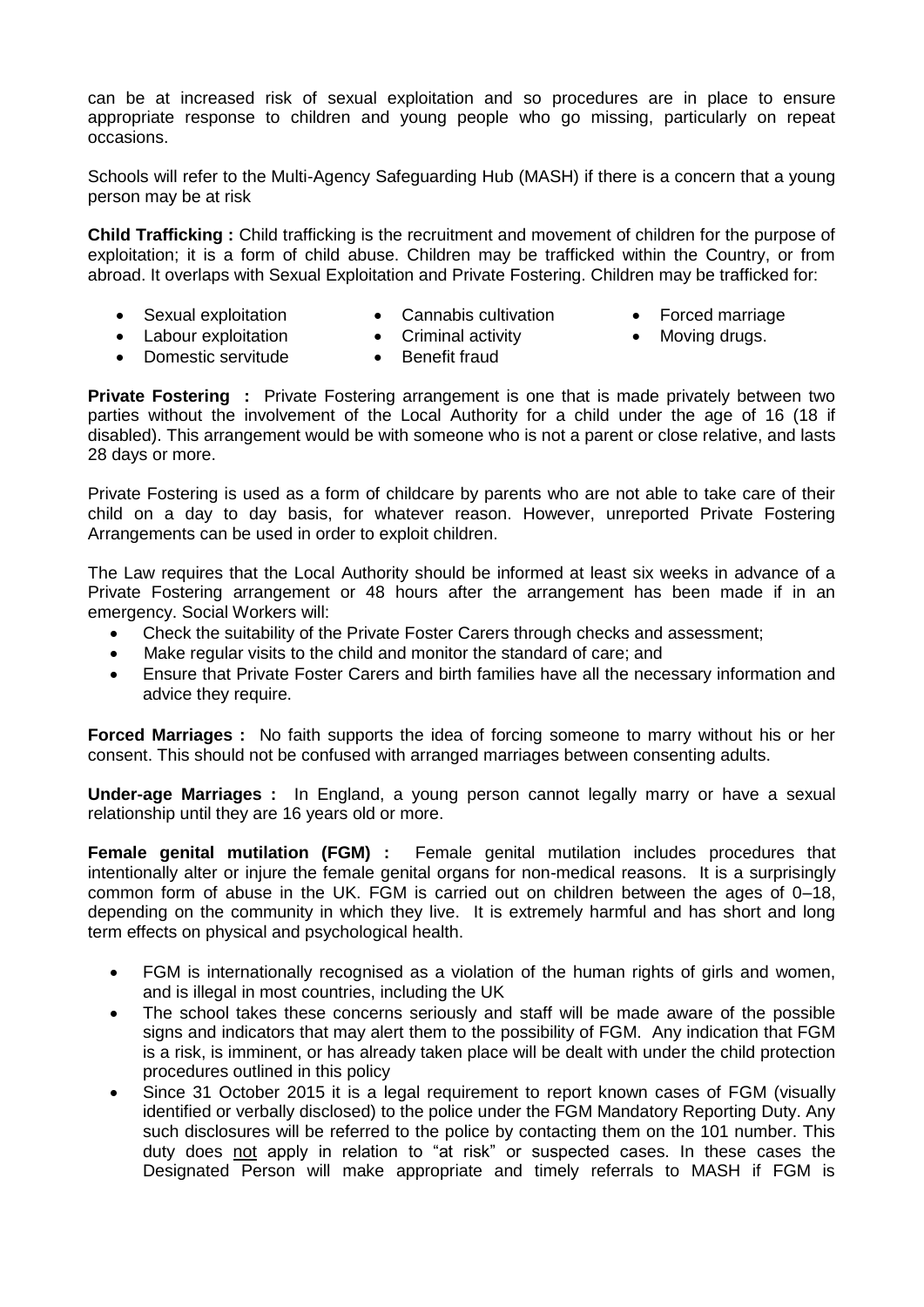suspected. In these cases, parents will not be informed before seeking advice. The case will still be referred to MASH even if it is against the pupil's wishes.

**Ritualistic Abuse :** Some faiths believe that spirits and demons can possess people (including children). What should never be condoned is the use of any physical violence to get rid of the possessing spirit. This is physical abuse and people can be prosecuted even if it was their intention to help the child.

**Safeguarding Children and Young People Vulnerable to Violent Extremism (PREVENT DUTY)** : Protecting children from the risk of radicalisation should be seen as part of schools' wider safeguarding duties. Radicalisation refers to the process by which a person comes to support terrorism and forms of extremism. There is no single way of identifying an individual who is likely to be susceptible to an extremist ideology. As with managing other safeguarding risks, schools should be alert to changes in children's behaviour that could indicate that they are in need of protection.

- School staff should use their professional judgement in identifying children who might be at risk of radicalisation and act proportionately. This may include making a referral to the Channel programme" (Keeping Children Safe in Education, Department for Education, July 2015)
- Our school safeguarding policy therefore complies with the school's duty under Section 26 of the Counter Terrorism and Security Act 2015 in accordance with the Department of Education advice for schools specific guidance for schools.

# **5. WHAT TO DO IF YOU ARE CONCERNED THAT A CHILD IS BEING ABUSED**

Guidelines for our staff are as follows. Also Appendix 1.

#### **i. Responding to patterns of concern**

If you recognise signs of abuse, keep a written record of any physical or behavioural signs or symptoms. If patterns emerge or signs become frequent report them to your designated child protection officer.

#### **ii. The role of the school prior to referral**

Normally you, or someone at school, should ask the parents for their explanation of your concerns and tell them that you are going to make a referral to Children's Social Care. Members of the Children's Workforce have a duty to act on child welfare concerns and their anonymity cannot be preserved.

However, you must not talk to the parents about concerns where it would jeopardise the child's safety, for example:

- There are concerns about Sexual Abuse
- The child appears very frightened of their parents and fears reprisals.

#### **iii. Early Help Pathways**

Working Together to Safeguard Children (2013) sets out a clear expectation that local agencies will work together and collaborate to identify those children with additional needs and provide support as soon as a problem emerges. Providing early help is far more effective in promoting the welfare of children – and keeping them safe – than reacting later, when any problems, for example neglect, may have become more entrenched. The importance of using a child centred approach in following the child's journey is also emphasised. All services which are provided must be based on a clear understanding of the needs and the views of the individual child in their family and community context: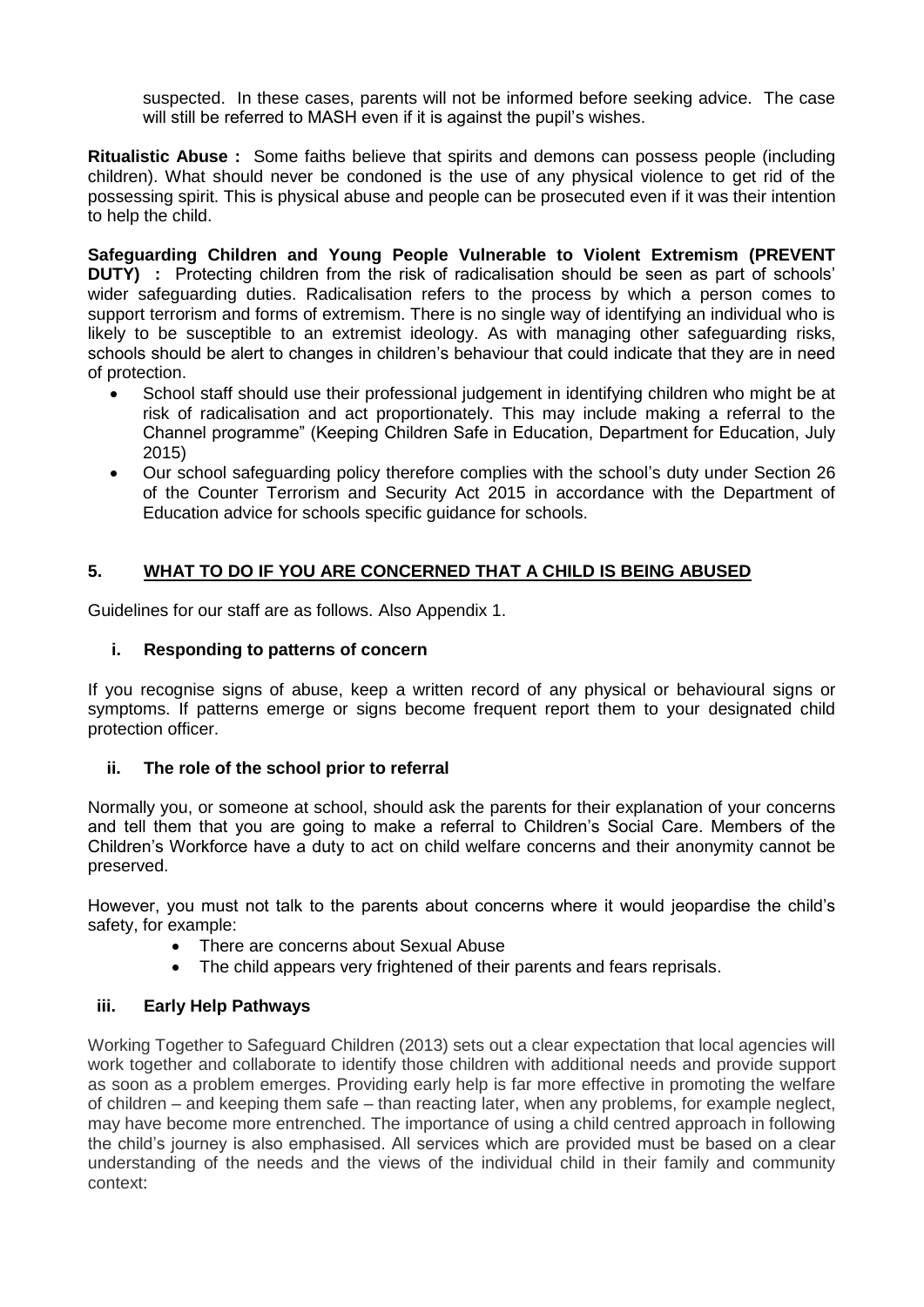Details of the services available and how they can be accessed are available online at

https://www.practitionerspacecroydon.co.uk/wp-content/uploads/2014/05/Proof-E-140067-Earlyhelp-guide-spreads.pdf

## **iv. The Multi-agency Safeguarding Hub (MASH)**

MASH is the Local Authority's 'front door' to manage all safeguarding referrals and to consider the most appropriate support available for families in need of help. The MASH team is made up of: Children's Social Care, Police Public Protection Desk, Health, Education, Youth Offending Service, Early Help and Youth Services, Probation and Housing.

MASH operates a safeguarding consultation line to provide safeguarding advice and consultation to professionals who would like to discuss the concerns they may have about a child/family. **This is for safeguarding advice only**.

- The contact number for the safeguarding consultation line is 020 8255 2888.
- For all other enquiries use 020 8726 6464.
- Out of hours duty team 0208 726 6400

#### **v. Recording**

When staff become aware of possible abuse, they must make a full written record as soon as possible and always within 24 hours of the situation arising. This may be recorded directly onto a Referral form, or if there is a lot of detail, be recorded in a separate appended document.

Recording should include as many of the following details as you know:

- Index details of the child, and if known, their family, or carers, alleged offenders, witnesses, other involved children. Index details are names, dates of birth, addresses, gender
- As much information as possible about the incident of concern i.e. what lead up to it, what was heard or witnessed, staff member's responses, location of the event, date, time and details of anyone present
- Any action taken by the member of staff as a result of the incident
- Other relevant background information.

When you record:

- Distinguish between fact and opinion
- Try to describe what happened fully but succinctly
- Make the recording legible
- Sign and date the recording and ensure your name and designation are clearly typed or printed.

It may be a good idea to record what you have seen on a body map for an accurate record that cannot be misinterpreted – see Appendix 2. Body maps may also be useful for your first aid records.

#### **You should record only what you can see without removing additional clothing.**

All records of child protection issues will be kept in a central, lockable, non-portable cabinet.

#### **vi. Referral timescales**

Referrals following specific incidents should be made within 24 hours. Where concern has built over a period of time, referral may be delayed. However, you must avoid long delays, based on the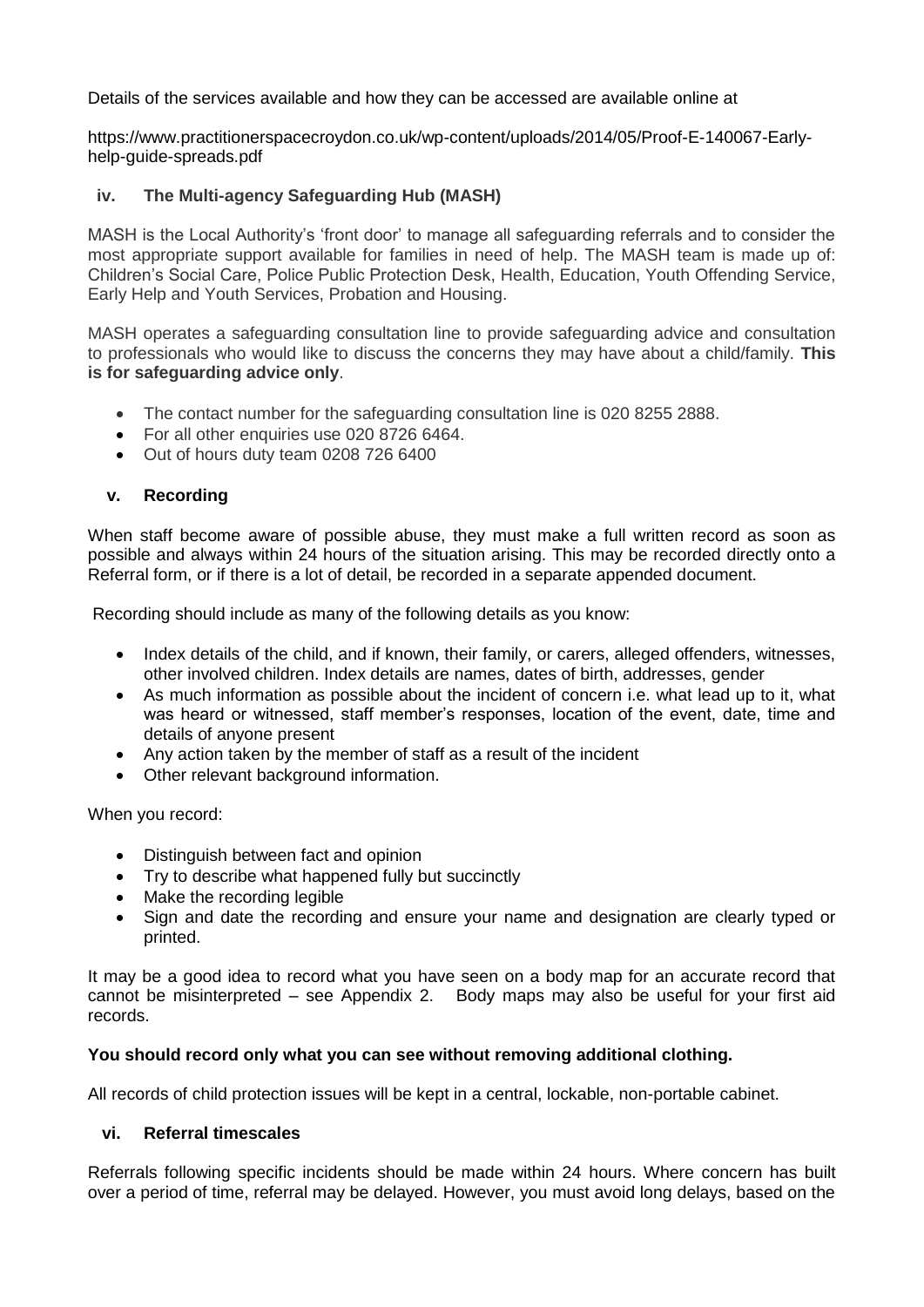fact that you cannot obtain a Designated Officer's agreement within the time scales above. If such a delay is likely, you must make the referral yourself.

#### **vii. What to put in your referral**

You should give as much of the following information as possible:

| Your Details:               | Name, designation and contact details<br>Date and time of referral                                                                                                                                                                                                        |  |
|-----------------------------|---------------------------------------------------------------------------------------------------------------------------------------------------------------------------------------------------------------------------------------------------------------------------|--|
| Subject Child(ren):         | Address, name, DOB                                                                                                                                                                                                                                                        |  |
| <b>Family Details:</b>      | Address (s), names (including any aliases), (DOBs or ages) &<br>the relationship to the subject child(ren) of ALL members of<br>the household (& family if situation is complex, family<br>members at other addresses)<br>Details of regular household visitors, if known |  |
| <b>Summary of Concerns:</b> | What you have seen or heard to make you concerned<br>Anything you have dome in response to this<br>Your assessments and opinions, specified as such                                                                                                                       |  |

#### What You Think Should Happen

#### **viii. Emergencies**

If you believe a child is in immediate physical danger you should call the Police on 999.

If a child is injured or showing signs of illness, you should seek medical assistance and try to contact the child's carers, who will normally be able to consent to treatment. Depending on your degree of concern you may want to contact the London Ambulance Service immediately.

Dependent on age and understanding, the child may be able to consent to treatment, or medical staff may decide that the emergency is such that consent should be over ridden.

It is your responsibility to access help and try to access the child's parent or carer, not to determine consent issues.

#### **ix. Disagreements about the need for referral**

If staff and managers disagree about the need for a referral, they should seek advice. If the matter cannot be resolved, members of staff can make a referral in their capacity as a citizen.

#### **x. Dissatisfaction with the response to referral**

If you are dissatisfied with the outcome of your referral and particularly if you are concerned that a child may be left at risk, you must ask to talk to one of the managers in the service. If you continue to be concerned you may ultimately need to speak with the Service Manager or Service Lead.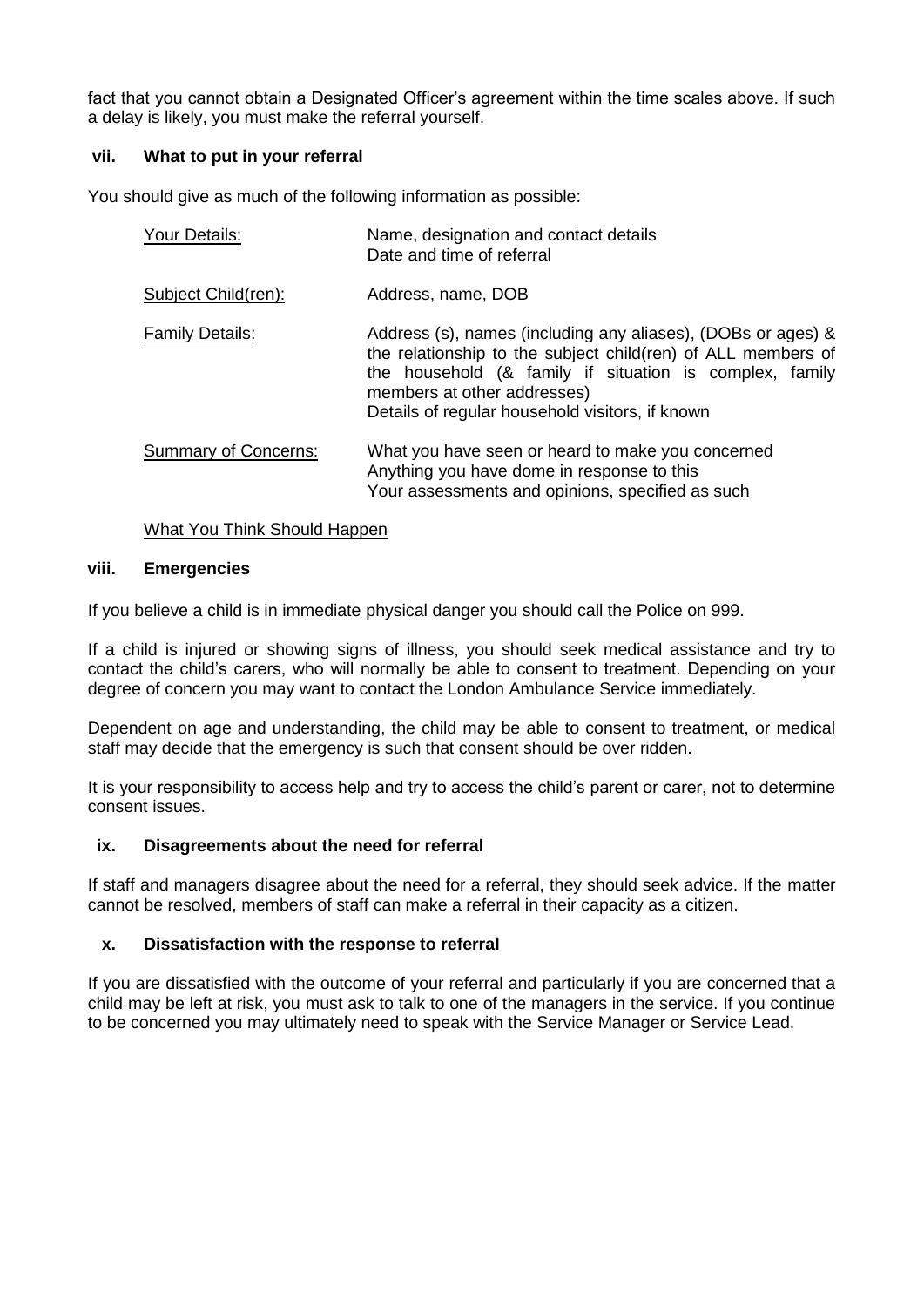# **6. HOW TO RESPOND TO A CHILD TELLING YOU ABOUT ABUSE**

Sometimes you will be concerned about abuse because of what a child says to you. If this happens you should:<sup>3</sup>

- Stay calm and reassuring. Respond with tact and sensitivity and do not make judgements.
- Find a quiet place to talk and allow the child to speak in their own time (this should still be in the open but away from the crowd and you should tell someone else where you are going and with whom).
- Believe in what you are being told; take allegations or suspicion of abuse seriously.
- Listen, possibly confirm details but do not press for information or ask leading questions as this may void any disclosure you receive in a court case or investigation.<sup>4</sup>
- Make brief notes using the person's own words. Do not interpret what has been said or make assumptions.
- Say that you are glad that the child told you.
- Acknowledge that the child may have angry, sad or even guilty feelings about what happened, but stress that the abuse was not the child's fault.
- If necessary, seek medical help and contact the police or social services.
- Ensure the safety of the child and that they are away from the alleged abuser.
- Follow procedures for reporting allegations and suspicions to the designated child protection officer.

#### **Do not:**

- Promise confidentiality, but do discuss with the child who you need to tell.
- Investigate the allegation yourself and do not contact the parents/carers until advised to do so by the local authority/officer in charge of the allegation.
- If it will help the child to cope say that the abuser has a problem.
- Say that you will do your best to protect and support the child.

#### **Acknowledge to yourself:**

• That you may need help dealing with your own feelings and your employer/ organisation should provide additional support this could include a follow up session, time off or counselling.

# **7. SUSPICIONS ABOUT MEMBERS OF STAFF**

#### **i. Introduction**

1

It is essential that any allegation of abuse made against a member of staff or volunteer is dealt with fairly, quickly, and consistently, in a way that provides effective protection for the child and at the same time supports the person who is the subject of the allegation.

#### **ii. What is meant by an allegation against a member of staff**

You should be concerned if you believe that a member of staff has:

- Behaved in a way that has harmed a child, or may have harmed a child
- Possibly committed a criminal offence against or related to a child

<sup>3</sup> <http://www.kidscape.org.uk/professionals/childabuse.shtml>

How to respond to an abuse disclosure is taken partly from the Kidscape website.

<sup>4</sup> Additional information on listening and questioning skills can be found at: NSPCC's website. [http://www.nspcc.org.uk/Inform/research/briefings/voice\\_of\\_the\\_child\\_wda81898.html](http://www.nspcc.org.uk/Inform/research/briefings/voice_of_the_child_wda81898.html)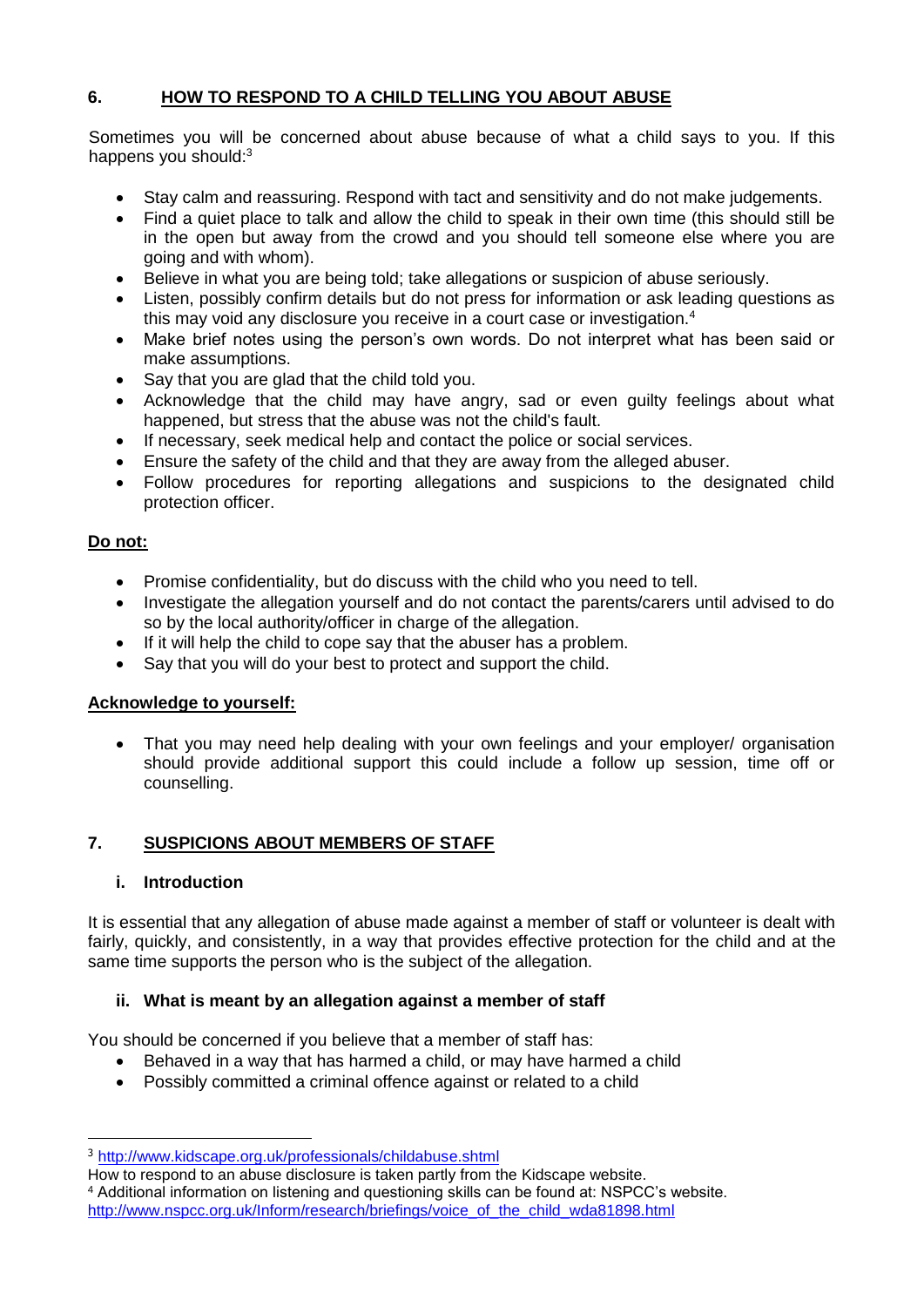Behaved towards a child or children in a way that indicates they are unsuitable to work with children

This part of the guidance applies whether the child is someone with whom the member of staff is acquainted through their work, is a family member, friend, or stranger. As well as the safety and wellbeing of the subject child and other involved children, it is important to consider the staff member's long term attitude, access and level of risk to children.

This part of the guidance applies to all staff whether the member of staff is paid, a volunteer, a permanent, or an agency member of staff. It includes anyone who has access to children, or data about them.

#### **iii. Role of the LADO**

Where there is reason to suspect that the individual of concern may be unsuitable to work with children, the matter must be reported to the Local Authority Designated Officer, who will decide where the threshold for investigation under Child Protection procedures is met and will make arrangements to coordinate activity. Once it is clear that the individual should be referred, this should occur without delay, so that an agreement can be made about immediate action and what information can and cannot be shared.

| The Croydon LADO is: | <b>Steve Hall</b> |                                       |
|----------------------|-------------------|---------------------------------------|
|                      | Telephone number: | 020 8726 6000 Ext.84322               |
|                      | Mail:             | LADO@croydon.gov.uk                   |
|                      | Location :        | 4th Floor, Zone F, Bernard Weatherill |
|                      |                   | House, 8 Mint Walk, Croydon, CR0 1EA  |

# **iv. Action**

If you are concerned that a member of staff may have abused a child you must:

- Ensure that the child or young person is safe
- Make a written note of the concerns ensuring names and times are clearly recorded.
- Do not speak to the child, young person or the member of staff in respect of the allegation
- Talk immediately to your Designated Child Protection Officer and decide who is going to discuss the matter with the LADO
- If your concern relates to the Designated Child Protection Officer, discuss with the LADO in Children's Quality Assurance immediately
- Where a member of staff has obviously assaulted a child or young person the Police should be informed.

In deciding whether to take immediate action in respect of the member of staff against whom the allegation was made, it will be necessary to balance any ongoing risks to children, against the risks of alerting the member of staff in such a way that they may silence children, or destroy evidence.

#### **A member of staff may be suspended with immediate effect by the Head Teacher if there are grounds for concern. However, the LADO should be consulted before action is taken.**

# **v. What happens after referral**

Following referral to the Contact Centre / Assessments, the Team will forward the matter to Children's Quality Assurance, who will:

- Undertake checks on those involved
- Decide whether an multi agency Allegations Strategy Meeting is required
- If a multi-agency meeting is required, convene it, normally within 2 working days
- Provide advice and guidance to employers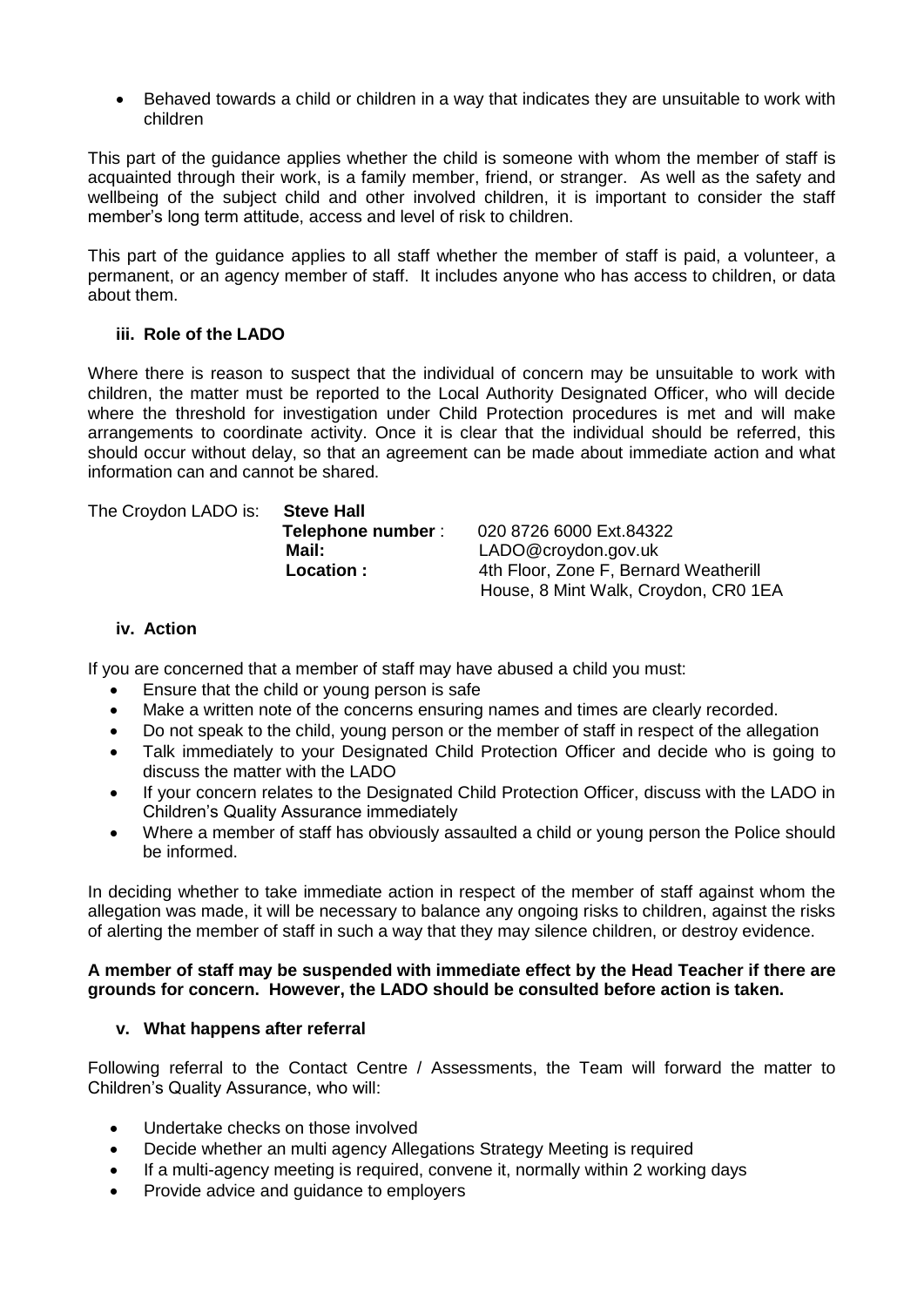Track the different processes to their conclusion including any criminal investigation.

#### **vi. Management oversight and supervision**

Case Supervision is vital to sound child protection practice. Supervision is a formal process, in which the supervisor helps the practitioner to review and reflect on their work with the child about whom there are child protection concerns and their family. It is important that the supervisor is able to:

- Relate child protection procedures and what works in child protection practice to the particular case
- Help the practitioner think about the way in which the relationships between the child the family and the professional group, affect them and their work
- Challenge and check

Sometimes Case Supervision will be undertaken by the person who has overall responsibility for the individual's workload, performance and development. In very small organisations, or organisations which are unused to safeguarding and child protection, this may not be possible. Where management and supervision are separate, the supervisor and manager must liaise. It may be necessary for such organisations to negotiate together to obtain supervision support.

# **8. CONFIDENTIALITY & INFORMATION SHARING**

Information may be shared to protect a child or vulnerable person, or to prevent a crime. Early sharing of information is the key to providing effective early help where there are emerging problems. The *Data Protection Act* is not a barrier to sharing information, but provides a framework to ensure that personal information about living persons is shared appropriately.

When working with children, guarantees of absolute confidentiality must not be given. Those working with children should tell them that information will be shared if it is necessary to keep a child or vulnerable adult safe.

Staff should be open and honest with the child (and their family where appropriate) from the outset about why, what, how and with whom information will, or could be shared, and seek their agreement, unless it is unsafe or inappropriate to do so.

Staff should seek advice if they are in any doubt.

Staff should follow the normal rules for safe data storage and transfer.

Recording should include the decision and the reasons for it – whether it is to share information or not. It should include what was shared, with whom and for what purpose.

#### **9. CONTINUING WORK FOLLOWING A REFERRAL TO CHILDREN'S SOCIAL CARE (CSC) IN CROYDON**

A member of staff may be asked to remain involved with a child or a process, following referral to CSC. They may be asked to:

- Continue their normal level of contact with the child and report back to the Social Worker, if there is one
- They or their manager may be asked to attend a Child Protection Conference
- A manager in the service may be asked to take action in relation to a member of staff about whom there have been allegations.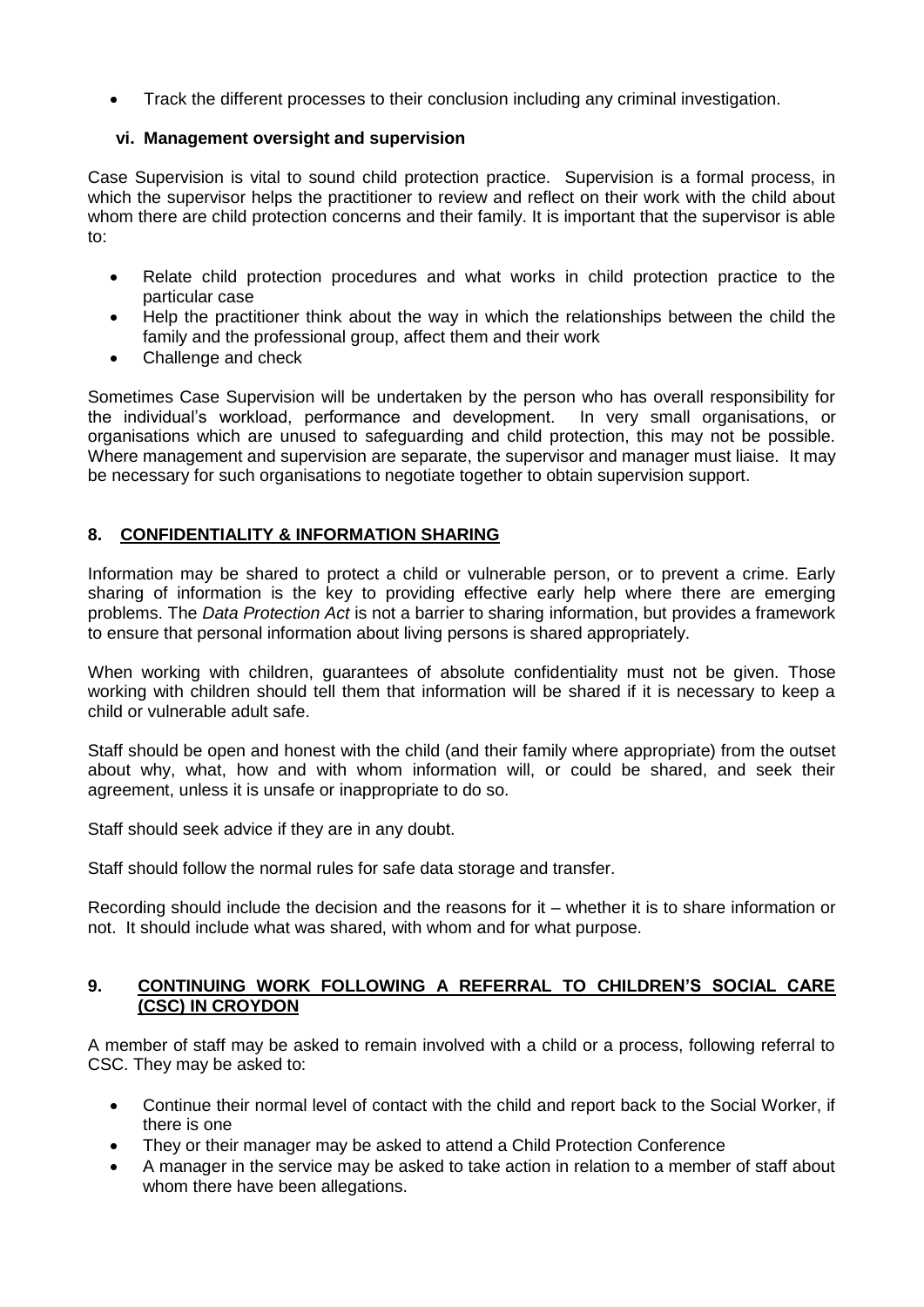# **CREATING A CHILD PROTECTIVE CONTEXT**

# **INTRODUCTION**

1

At Beaumont Primary School, we create a nurturing, protective, community environment in full recognition that children are best protected in a context where their welfare is taken into account in all aspects of their school life and where there is proper planning for events and activities. Every adult – whether staff member, governor or volunteer - associated with Beaumont is engaged in providing a positive framework for pupils to learn and thrive supported by our robust practices and procedures which ensure that our safeguarding structures work.

# **10. OUR MANAGEMENT OF SAFEGUARDING**

# **i. Legislation and the law**

The Beaumont Board of Governors ensure that they comply with their duties under legislation. They must have regard to government guidance to ensure that the policies, procedures and training in the schools is effective and complies with the law at all times.

There is a Safeguarding Lead Governor who takes leadership responsibility for the school's safeguarding arrangements, policies and procedures.

The Headteacher ensures that the above policies and procedures, adopted by the board of Governors, particularly concerning referrals of cases of suspected abuse and neglect, are followed by all staff.

# **ii. Designated Child Protection Officer**

The designated person (and their deputy) complete child protection awareness training and have a good understanding of 'What to do if you are worried a child is being abused'.

The role of the designated child protection person is to:

- Know about the signs and symptoms of abuse and know how abusers behave.
- Ensure the organisation's child protection policy and procedures are followed and updated.
- **Ensure information is shared appropriately.<sup>5</sup>**
- Receive and record information from anyone who has concerns and store information in a locked drawer/cupboard.
- Assess the information promptly and carefully, clarifying or obtaining more information when they need to.
- Consult initially with a statutory child protection agency; such as the local children's social care teams or the NSPCC's child protection helpline (0808 800 5000), to talk about any doubts or uncertainty.
- Make a formal referral to a statutory child protection agency or police.

# **11. CODE OF CONDUCT / BEHAVIOUR FOR EVERYONE**

At Beaumont, the Code of Conduct is for all staff, governors and volunteers involved in the school.

<sup>&</sup>lt;sup>5</sup> See page 55 of 'What to do if you are worried a child is being abused'. This resource can be accessed at: <https://www.education.gov.uk/publications/standard/publicationdetail/page1/DFES-04320-2006>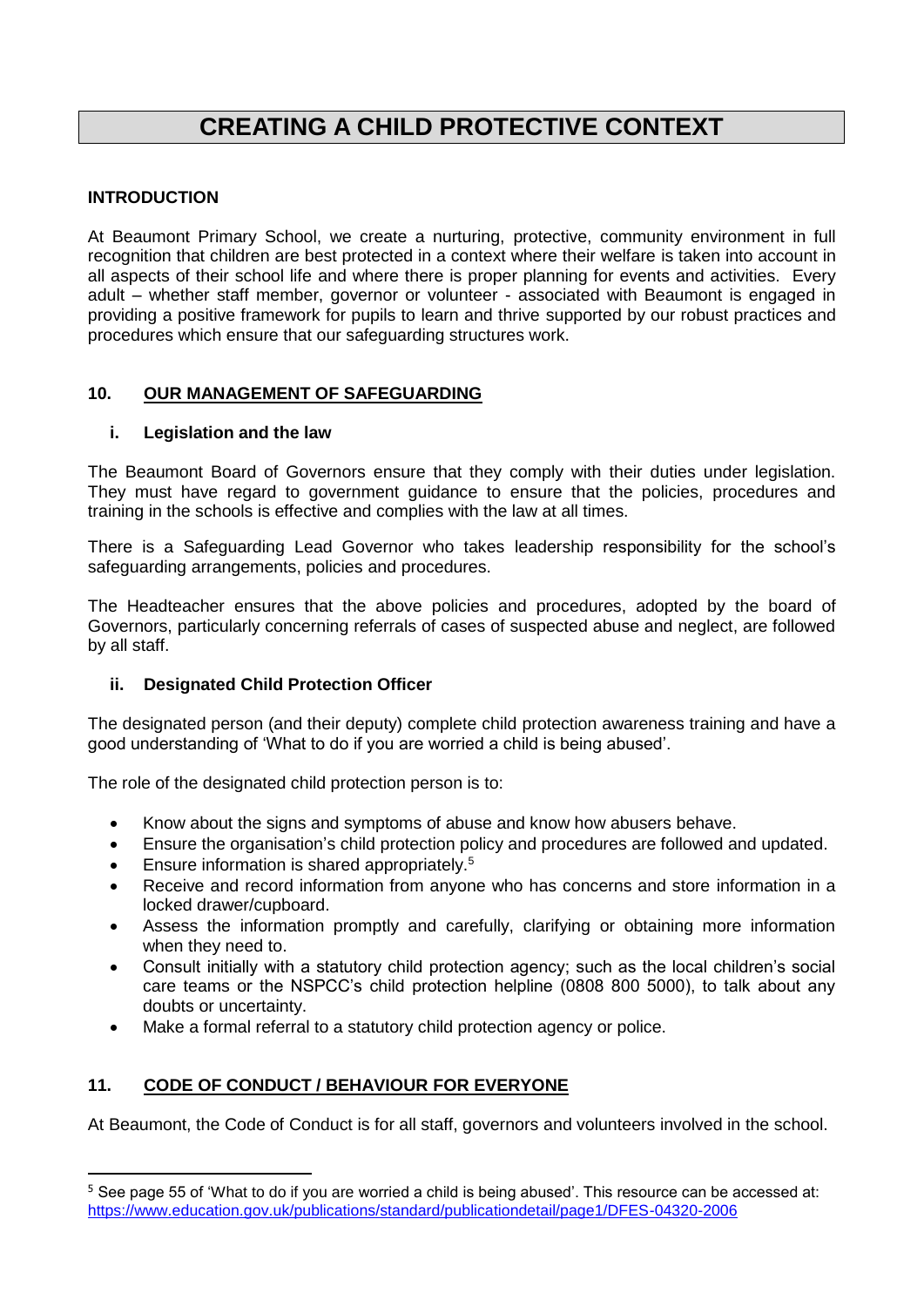#### **Every adult understands that you must:**

- Treat all children equally and with respect
- Provide an example of good conduct you wish others to follow
- Ensure that, whenever possible, there is more than one adult present during activities with children (or where the staff member or volunteer is under 18) or at least that you are within sight or hearing of others. If you are asked to talk in private ensure someone else knows where you are and leave a door ajar or stay in clear view, always make a note of the conversation, tell the child or young person they are free to leave or stop talking at anytime
- Respect a young person's right to personal privacy/encourage young people and adults to feel comfortable and caring enough to point out attitudes or behaviour they do not like
- Remember that someone else might misinterpret your actions, no matter how well intentioned
- Be aware that physical contact with a child may be misinterpreted
- Recognise that special caution is required when you are discussing sensitive issues with children
- Operate within the school's principles and guidance and any specific procedures
- Challenge unacceptable behaviour and report all allegations/suspicions of abuse.

#### **and that you must not:**

- Engage in sexual activity with a young person (even if they are over 18) you have met through your duties within the organisation, this would be an abuse of trust
- Invite a child to your home or arrange to see them outside set activity hours
- Give out personal contact details or contact them unnecessarily outside of activity hours
- Give child gifts personally, any appropriate gifts such as token birthday gifts should come from the organisation. You should not accept gifts from children unless they are small token gifts appropriate to a celebration e.g. end of the school year. All gifts must be reported to the Head teacher
- Lend or borrow any money or property
- Allow yourself to be drawn into inappropriate attention-seeking behaviour/make suggestive or derogatory remarks or gestures in front of children
- Jump to conclusions about others without checking facts
- Either exaggerate or trivialise child abuse issues
- Show favouritism to any individual
- Rely on your good name or that of the organisation to protect you.
- Believe 'it could never happen to me'
- Take a chance when common sense, policy or practice suggests another more prudent approach
- Allow abusive peer activities e.g. initiation ceremonies, bullying or horse play.

You should give guidance and support to inexperienced helpers. Our staff relationships are based on mutual respect and we embrace fully that it is everyone's responsibility to ensure a positive working environment.

# **12. STAFF/VOLUNTEER SELECTION AND TRAINING**

All Beaumont staff and volunteers are selected based on their suitability to the role. All staff/volunteers are required to complete the recruitment process before activity commences.

Job descriptions and personal specifications will be made for each new role/position and agreed with staff/volunteers.

Staff/volunteer's ability to deal with disclosures should be assessed. Special consideration should be given when recruiting under 18s.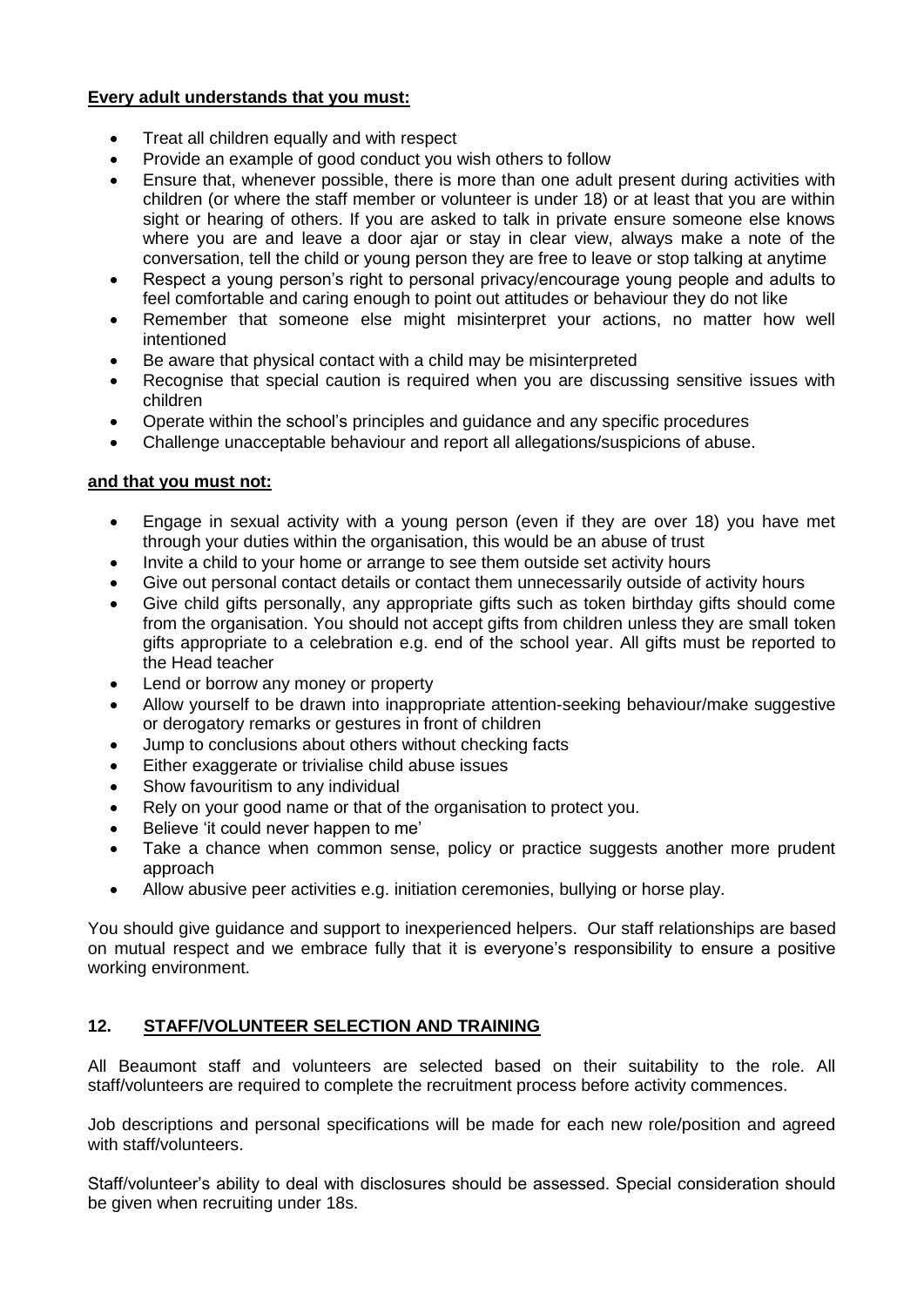All staff/volunteers will be required to:

- Complete an application form.
- Provide proof of identity and qualifications.
- Provide two references who may be contacted before interview.
- Attend an interview, with at least two interviewers.
- Explain gaps in employment.
- Complete a self-disclosure form.
- Obtain a full disclosure through checks from the Disclosure and Barring Service (DBS) (when they will be in contact with children or vulnerable adults both directly and indirectly).
- Complete an agreed probationary period.
- Undertake induction and training.

The Head Teacher reviews all of the recruitment material to decide whether the individual is appropriate to work with children. Advice will be sought when recruiting someone with a criminal record. This will come from the Designated Safeguarding Professional and a member of Human Resources, if available.

Any applicant refusing to go through the vetting and barring system or DBS check will not be employed as a paid member of staff or as a volunteer if their role includes regulated or (and currently) controlled activities that require registration. Current definitions of controlled and regulated activity can be found on the DBS website.

#### **The Disclosure and Barring Service (DBS) Process (former CRB)**

All staff and volunteers will go through DBS checks as necessary.

All staff/volunteers who have regular, unsupervised access to children or vulnerable adults will need a DBS check, as will the designated person for child protection.

Staff/volunteers who have regular contact with children and young people through mixed groups (activities that both adults and children participate in together), and who have positions of responsibility and trust where contact with children is possible will also need a DBS check.

#### **13. ONLINE SAFETY**

As schools increasingly work online, at Beaumont we ensure that the children are safeguarded from potentially harmful and inappropriate online material. This is done through appropriate filters and having appropriate monitoring systems in place. Beaumont has a robust online policy and practices which are closely adhered to by all staff, governors and volunteers. (see Online Safety Policy)

The children are given full instruction in responsible and safe use before being allowed internet access through the curriculum as part of personal, social, health and economic education. An Online Safety lesson is taught each term to cover the use of the internet at home and at school as part of a clear, progressive Online Safety education programme throughout all Key Stages, built on LA/London/national guidance.

Pupils are taught a range of skills and behaviours appropriate to their age an experience, including:-

- to STOP and THINK before they CLICK;
- to be aware that the author of a website/page may have a particular bias or purpose and to develop skills to recognise what that may be:
- to understand how search engines work: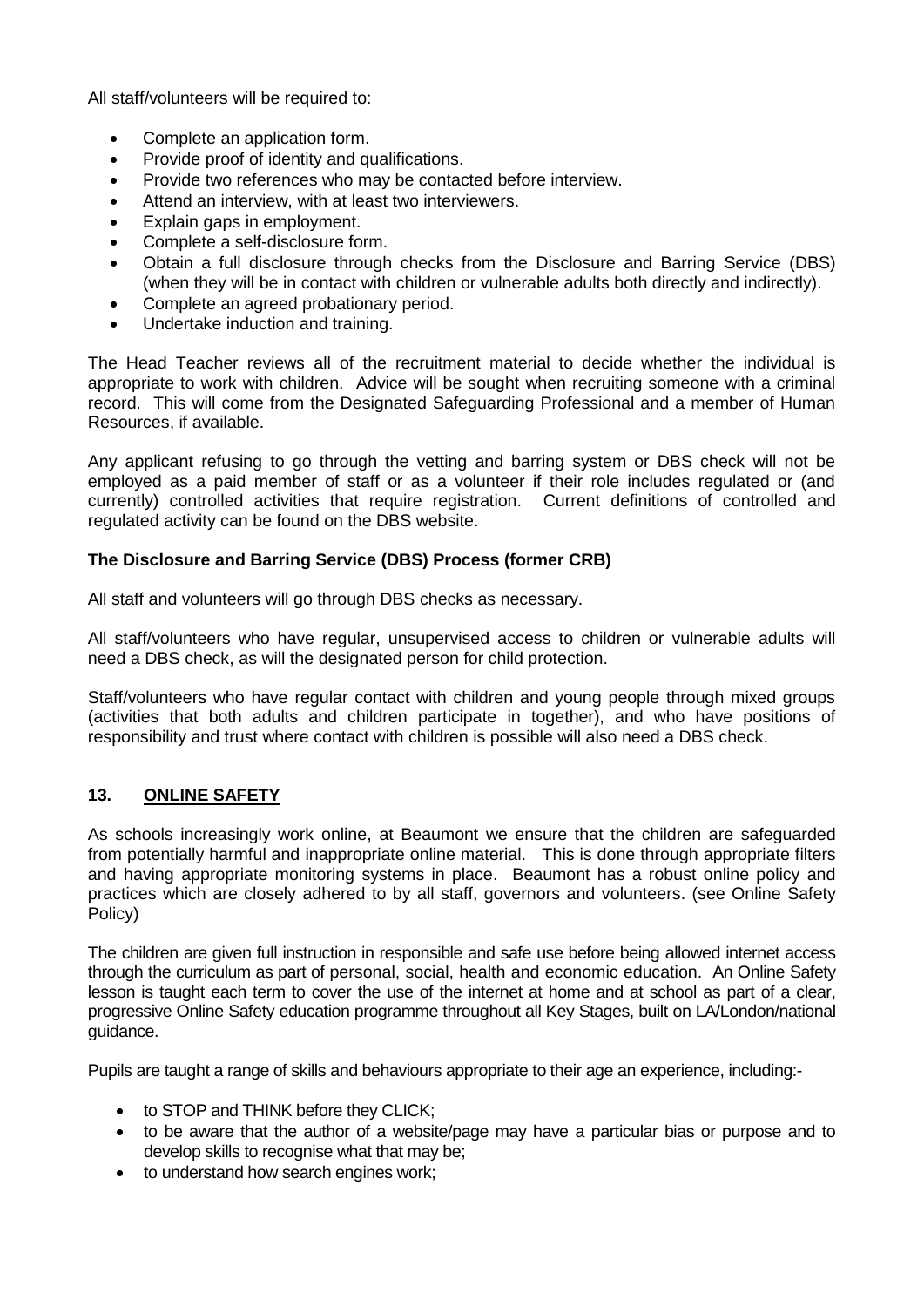- to understand 'Netiquette' behaviour when using an online environment/email i.e. be polite, no bad or abusive language or other inappropriate behaviour, keeping personal information private;
- to understand how photographs can be manipulated and how web content can attract the wrong sort of attention;
- to understand why online 'friends' may not be who they say they are and to understand why they should be careful in online environments;
- to understand why they should not post or share detailed accounts of their personal lives, contact information, daily routines, photographs and videos and to know how to ensure they have turned on private settings;
- to understand why they must not post pictures or videos of others without their permission;
- to know not to download any files, such as music files, without permission.

As part of the Staff Code of Conduct and training, all adults are familiar with the school's policy, including:

- safe use of email
- safe use of internet including use of internet-based communication services, such as instant messaging and social networks
- safe use of school network, equipment and data
- safe use of digital images and digital technologies, such as mobile phones and digital cameras
- publication of pupil information/photographs and use of the website
- e-bullying/cyberbullying procedures
- their role in providing Online Safety education for pupils

#### **14. CHILDREN WITH SPECIAL EDUCATIONAL NEEDS AND DISABILITIES**

We recognise that children with special educational needs and disabilities can face additional safeguarding challenges. All our policies and procedures reflect the fact that additional barriers can exist when recognising abuse and neglect in this group of children.

These can include:

- assumptions that indicators of possible abuse such as behaviour, mood and injury relate to the child's disability without further exploration
- the potential for children with SEN and disabilities being disproportionally impacted by behaviours such as bullying, without outwardly showing any signs
- communication barriers and difficulties in overcoming these barriers

# **15. BEAUMONT PRIMARY SCHOOL BUILDING SECURITY**

As part of creating a safe environment for the children at Beaumont Primary School, we have a range of barriers preventing general access to the school grounds and building with safeguards in place so that we are constantly aware of everyone within the school grounds.

The school is surrounded by a thick, high hedge and secure fencing with security controlled gates for general access. The hedge running along Old Lodge Lane prevents easy vision of the playing fields to avoid the children being observed by casual passers-by.

The school gates are locked at 9am and reopened at 3pm. Children and their accompanying adult who arrive after 9am registration report to the school office before going to their classrooms.

There is CCTV monitoring 8 points around the school including all pedestrian and car entrance points, the car park, the paths leading to the playground, the top playground and rear of the school.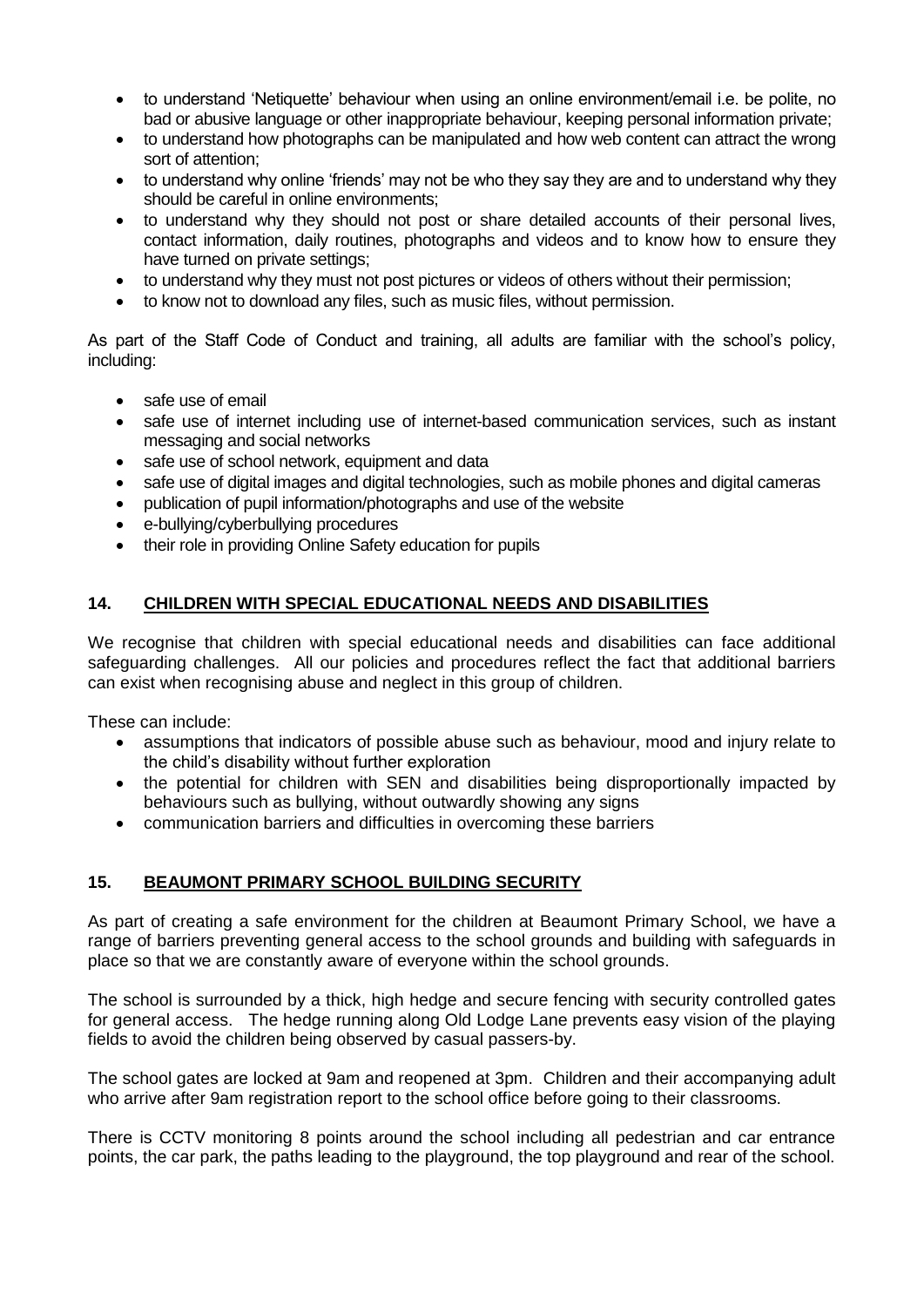We have a speaker phone entrance system for all arrivals (pedestrian and car) requesting access during school day. The school office verifies all requests before opening the school gates.

All staff members sign into and out of the Staff Register. A record is kept of staff car registrations, if they park in the school car park. All staff wear an identification badge with their photograph.

## **16. CONTRACTORS AND VISITORS**

We ensure that any contractor, or any employee of the contractor, who is to work at the school has been subject to the appropriate level of DBS check. Contractors engaging in regulated activity will require an enhanced DBS certificate (including barred list information). For all other contractors who are not engaging in regulated activity, but whose work provides them with an opportunity for regular contact with children, an enhanced DBS check (not including barred list information) will be required. Under no circumstances will a contractor in respect of whom no checks have been obtained be allowed to work unsupervised, or engage in regulated activity.

The identity of contractors and their staff is checked in the school office on arrival at the school and they must all sign into the visitor register for the duration of their time in school. All contractors wear a visitor badge as identification during their time in school.

Whilst the school does not have the power to request DBS checks and barred list checks, or ask to see DBS certificates, for visitors, no adult is allowed onto the school premises without coming via the school office and signing into the visitor register held there. All visitors wear a visitor badge as identification throughout their time spent in the school. The Headteacher identifies the need to escort or supervise visitors where appropriate.

#### **17. COMPLAINTS PROCEDURE AND WHISTLEBLOWING**

Beaumont Primary School learns from complaints and uses them to improve our practices. The school has adopted the Local Authority Approved Policy.

Complaints are any clear expression of dissatisfaction with the school that calls for a response. The procedure deals with specific concerns including: a risk to the health or safety of any individual or improper conduct or unethical behaviour or inappropriate behaviour in relation to children.

Anyone may make a complaint including children, parents/carers, volunteers, paid workers, or other people outside the school.

All complaints will be treated seriously whether made in person, by telephone, by letter, by fax, or by e-mail. Complaints will be dealt with promptly, politely, and with respect – give timescales to resolve.

Complaints will be taken in person, in writing or by telephone by a member of the management team/senior workers. Formal complaints should be written down in as much detail as possible, including names of people the complaint has already been taken to.

Complaints can be made anonymously although a name and contact details would help for further investigation.

Initial complaints will be dealt with by the class teacher (or by a member of the Senior Leadership Team where appropriate) within a reasonable timeframe based on the nature of the complaint and time required to investigate the details.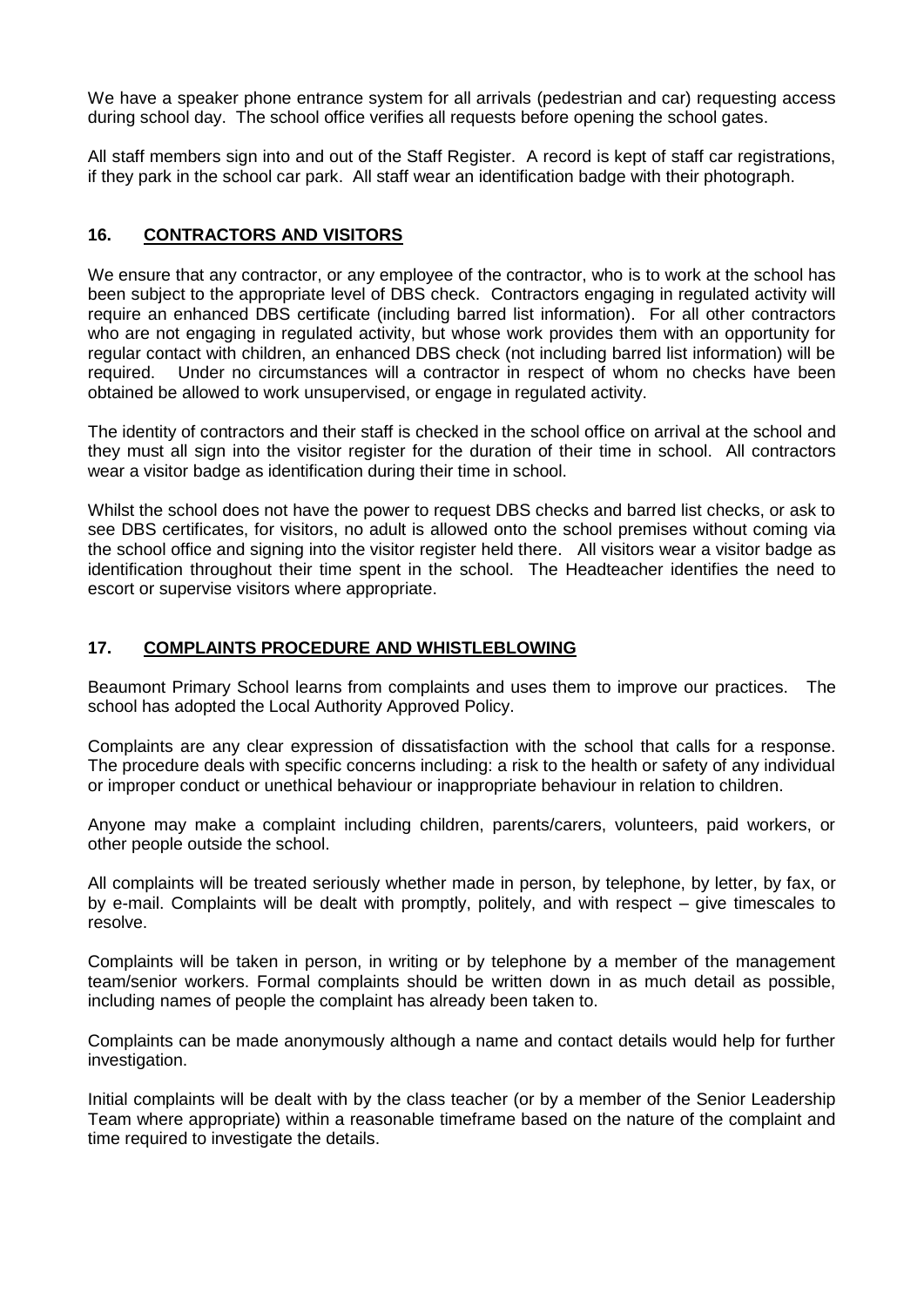If you feel that your complaint has not been dealt with to a satisfactory level please refer to the School's Complaints Policy. The school follows the 4 stage complaints process as advised by the Local Authority.

Whistle blowing is supported when reporting concerns of actual or possible unethical, illegal or unprofessional conduct by anyone within the organisation. Complaints should be reported through normal line management unless they are unable to deal with the matter, in which case it should be taken to the management team.

#### **Links to other policies (not an exhaustive list)**

- Online Safety Policy
- Staff Code of Conduct
- Attendance Policy
- Behaviour and Discipline Policy
- Confidentiality Policy
- Data Protection Policy
- Disclosure and Barring Policy
- Personal, Social, Health and Citizenship Education Policy
- Prevent Duty and Anti-Radicalisation / Extremism Policy
- Sex and Relationship Education Policy
- Special Educational Needs Policy
- Volunteers in School Policy
- Whistleblowing Policy

#### **Policy of Equality Statement**

The Board of Governors and the School is committed to a policy of equality and aims to ensure that no employee, job applicant, pupil or other member of the school community is treated less favourably on grounds of sex, race, colour, ethnic or national origin, marital status, age, sexual orientation, disability or religious belief.

Date: Summer Term 2021

**Review Date:** Summer Term 2022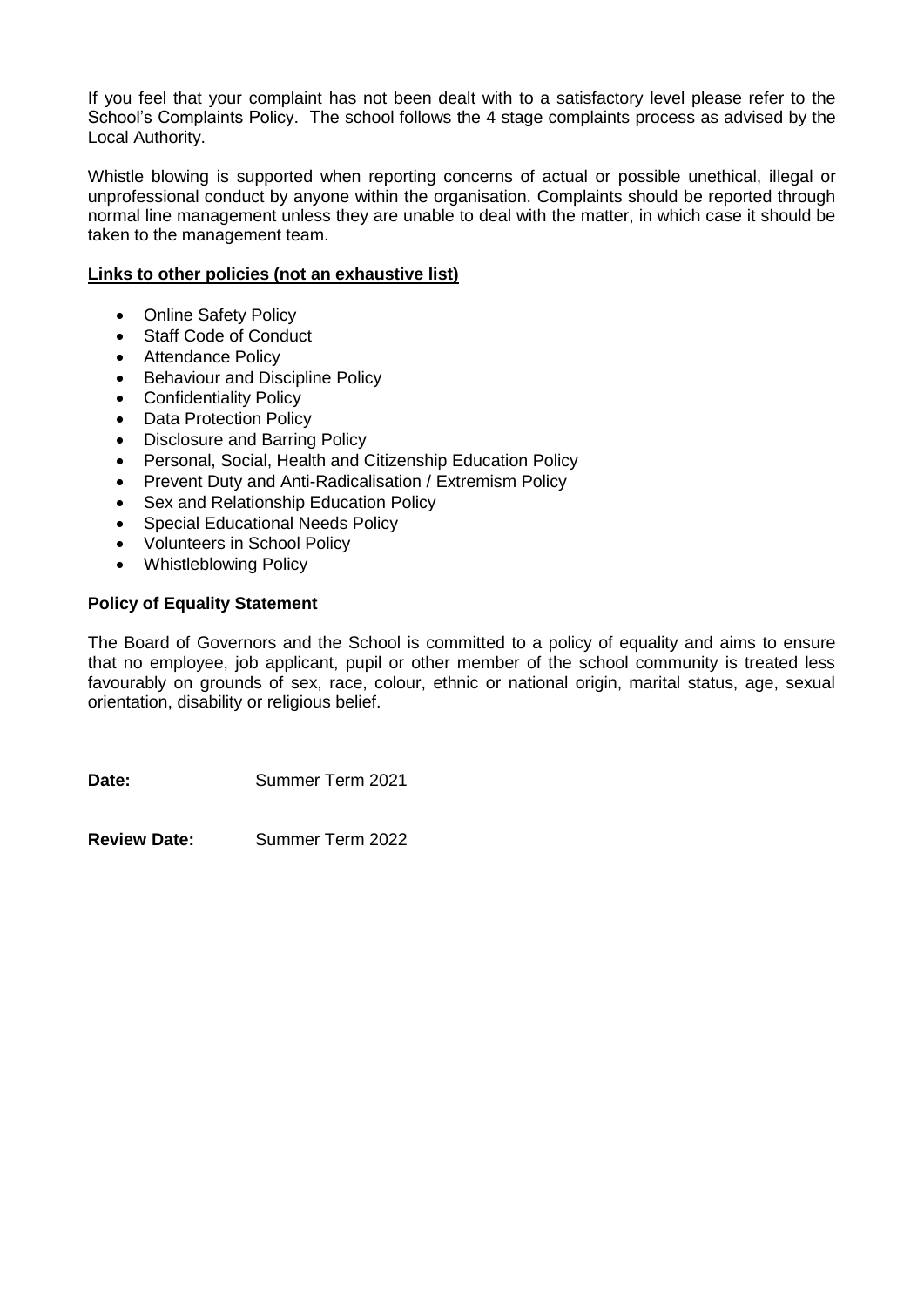# **APPENDIX 1**

# **ACTIONS FLOWCHART**

Department of Education – Keeping Children Safe in Education Statutory Guidance: September 2019

# Actions where there are concerns about a child